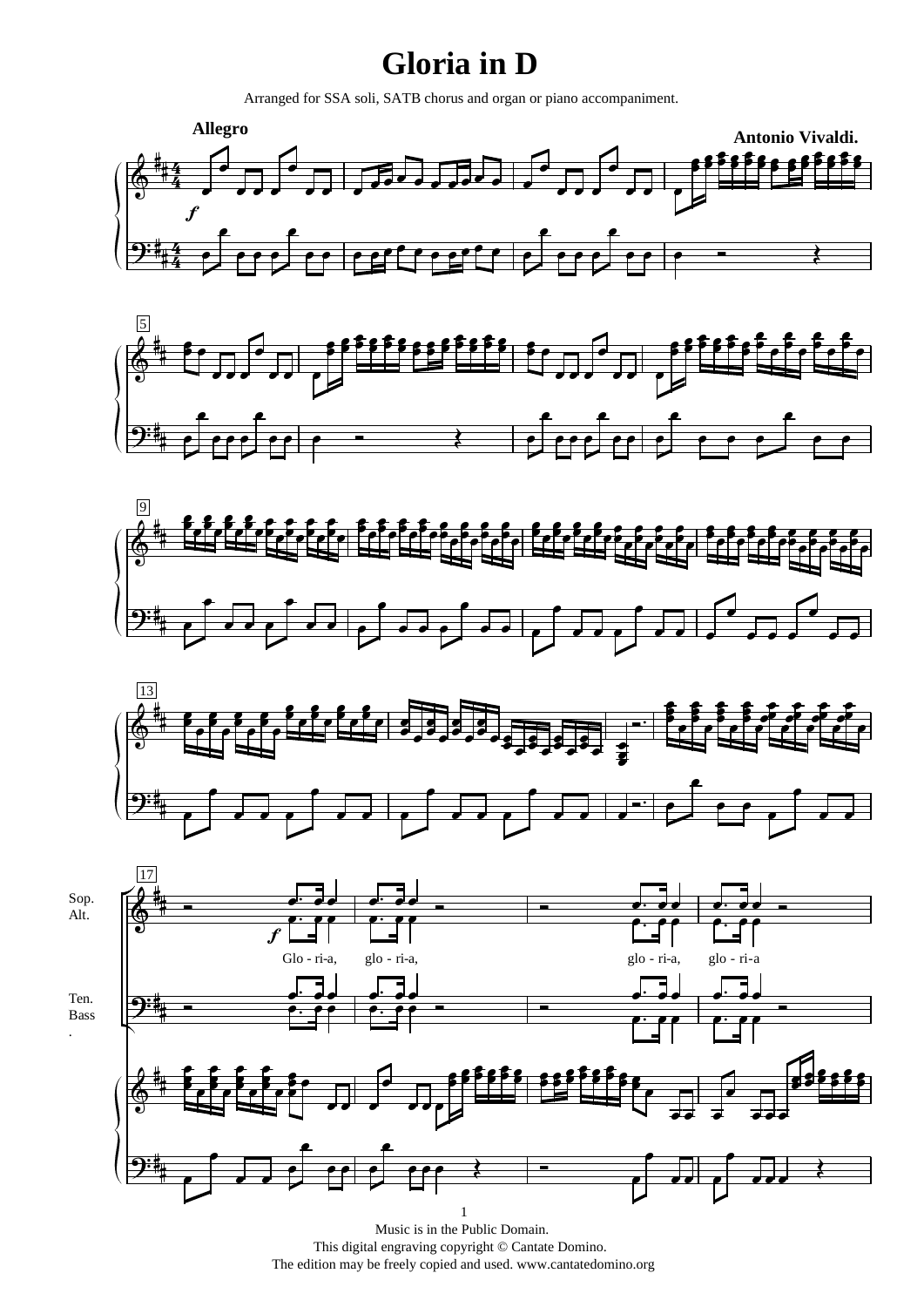





Music is in the Public Domain. This digital engraving copyright © Cantate Domino. The edition may be freely copied and used. www.cantatedomino.org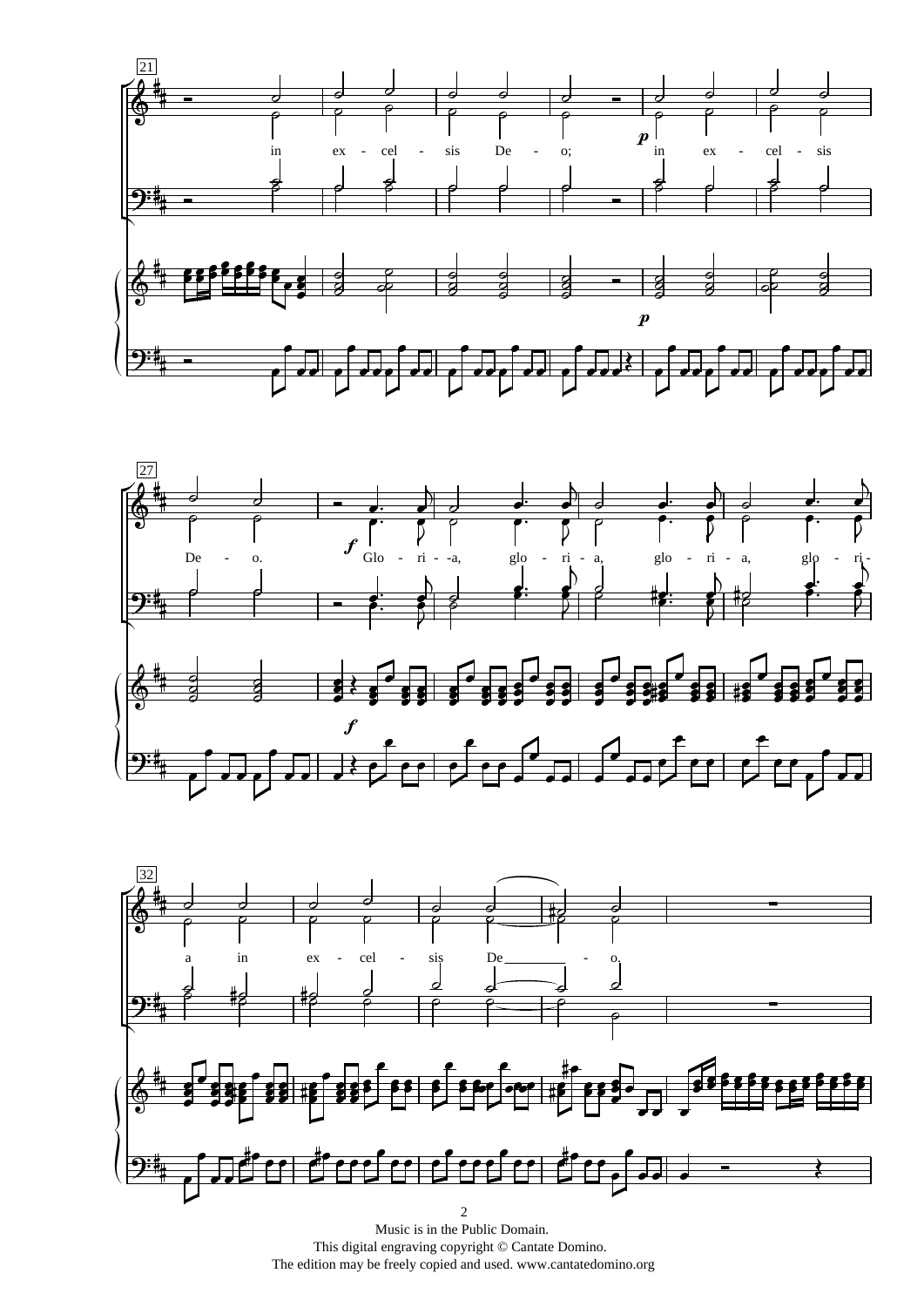





Music is in the Public Domain. This digital engraving copyright © Cantate Domino. The edition may be freely copied and used. www.cantatedomino.org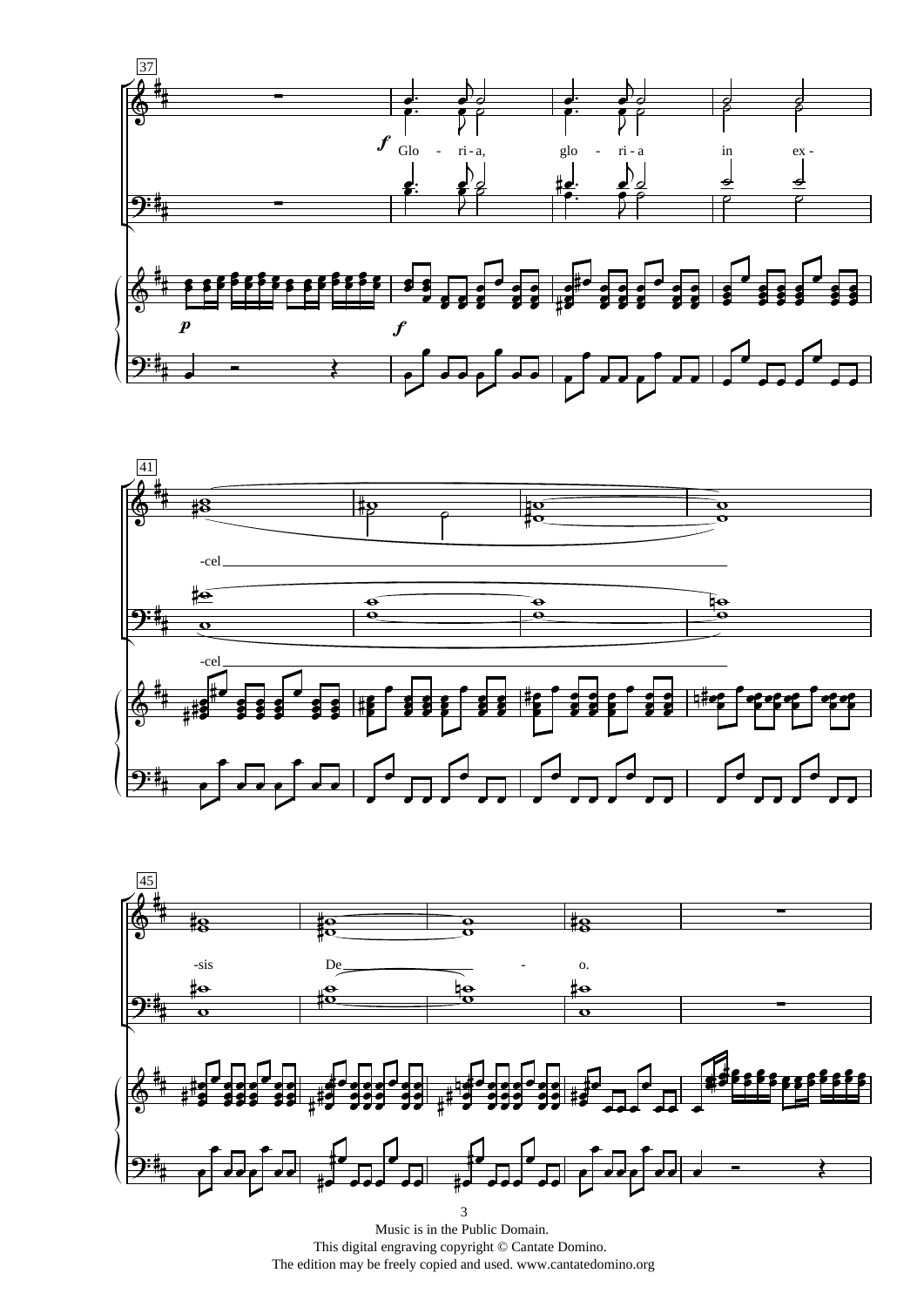





Music is in the Public Domain. This digital engraving copyright © Cantate Domino. The edition may be freely copied and used. www.cantatedomino.org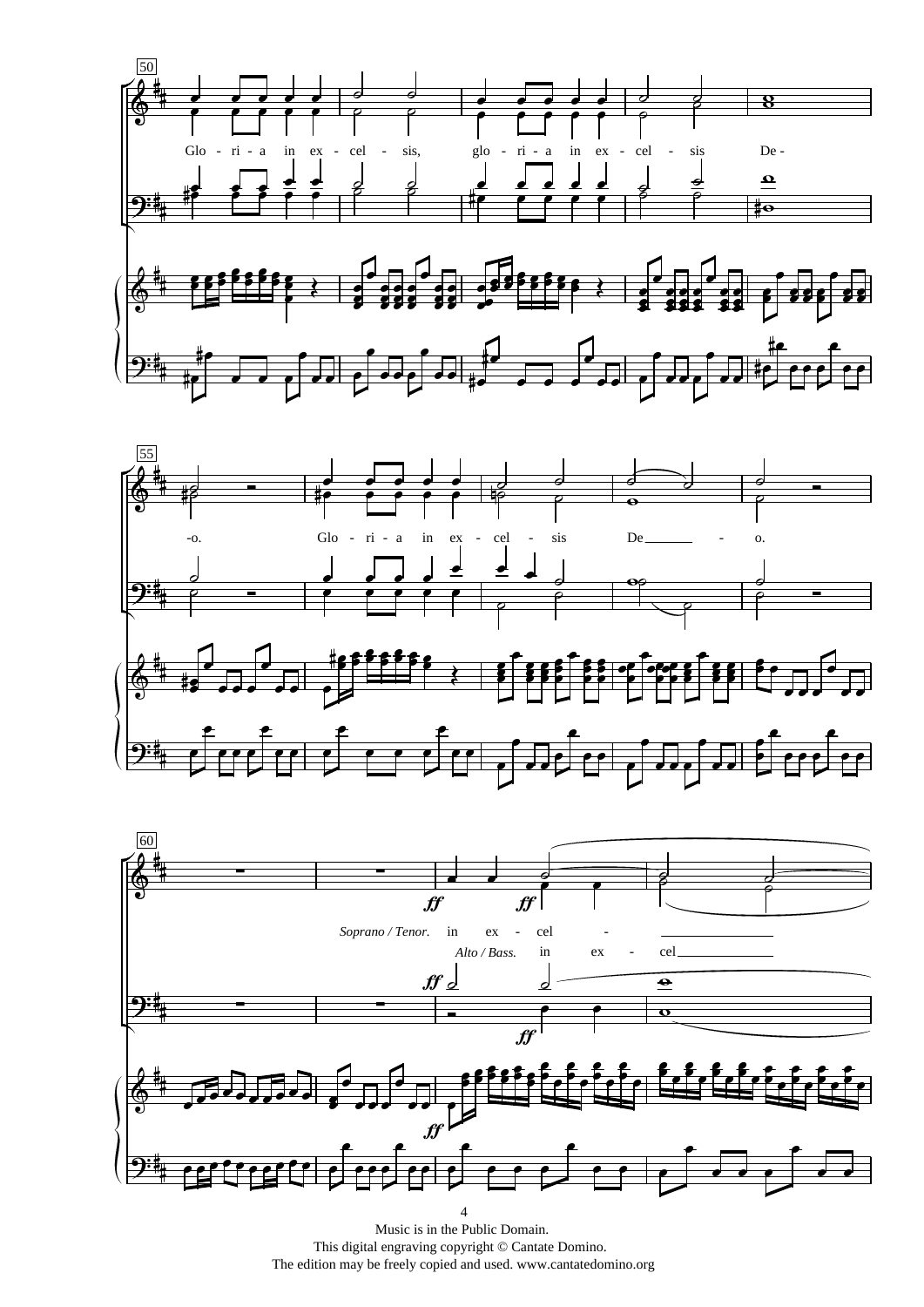

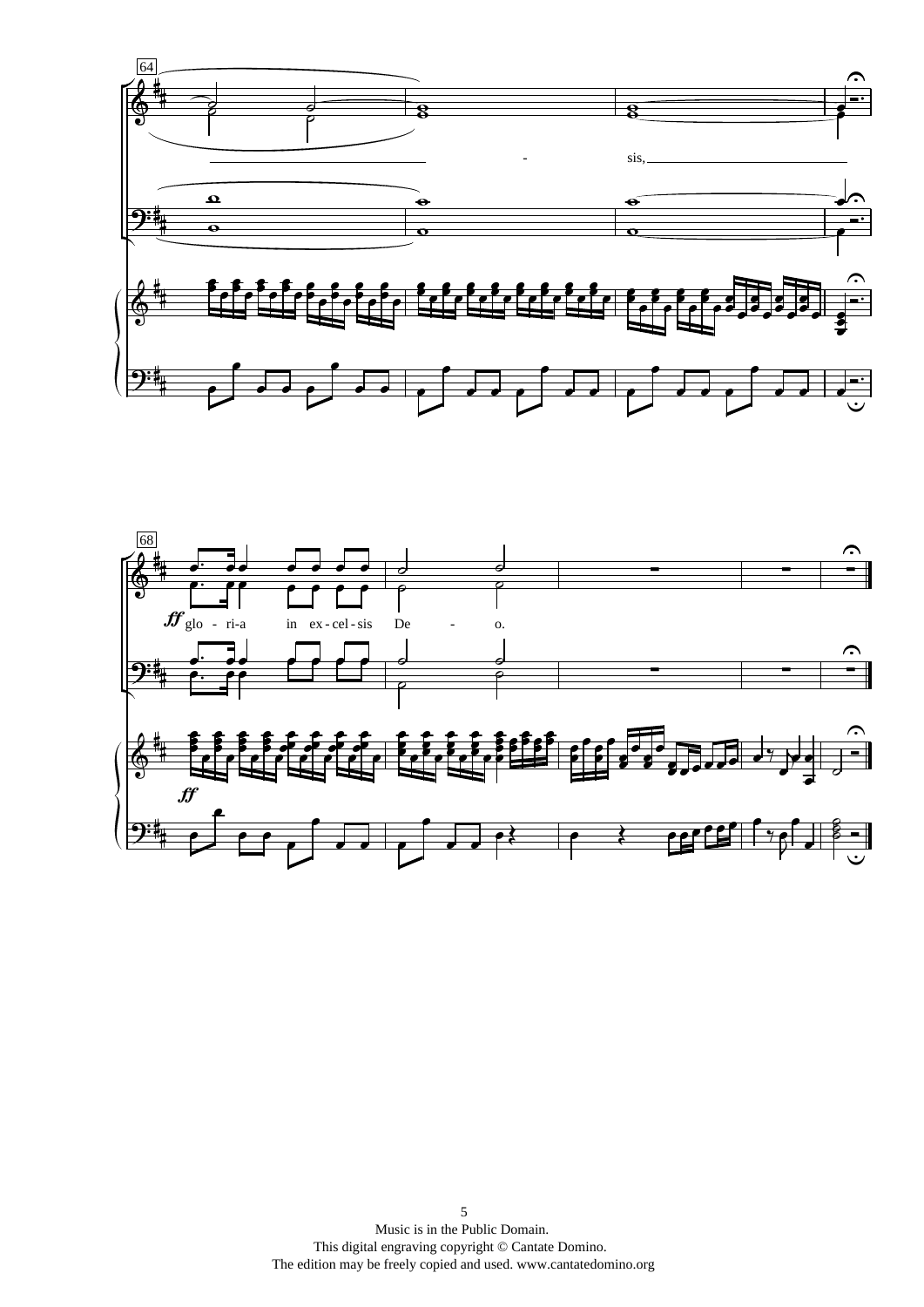## **2. Et in terra pax hominibus**







Music is in the Public Domain. This digital engraving copyright © Cantate Domino. The edition may be freely copied and used. www.cantatedomino.org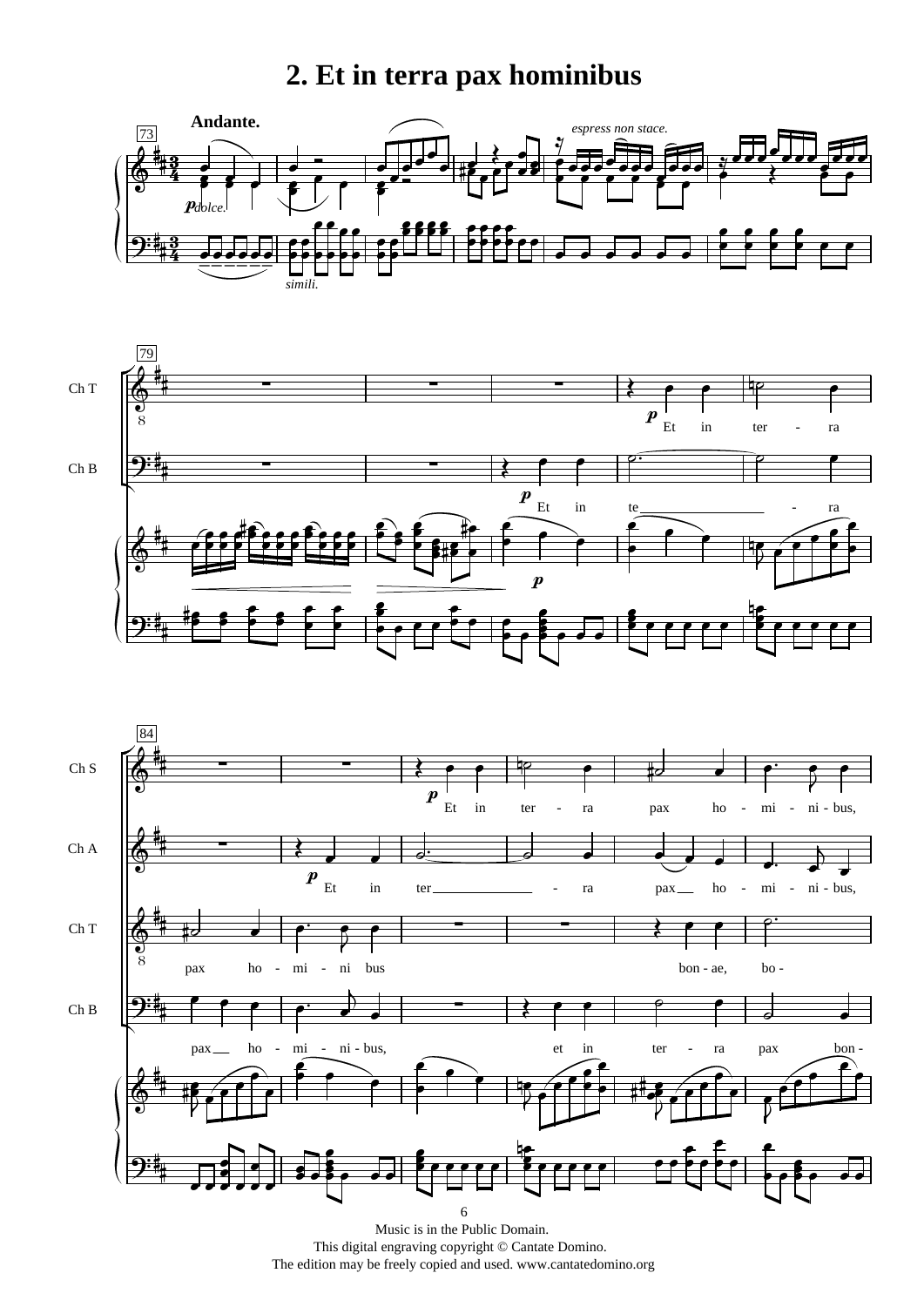

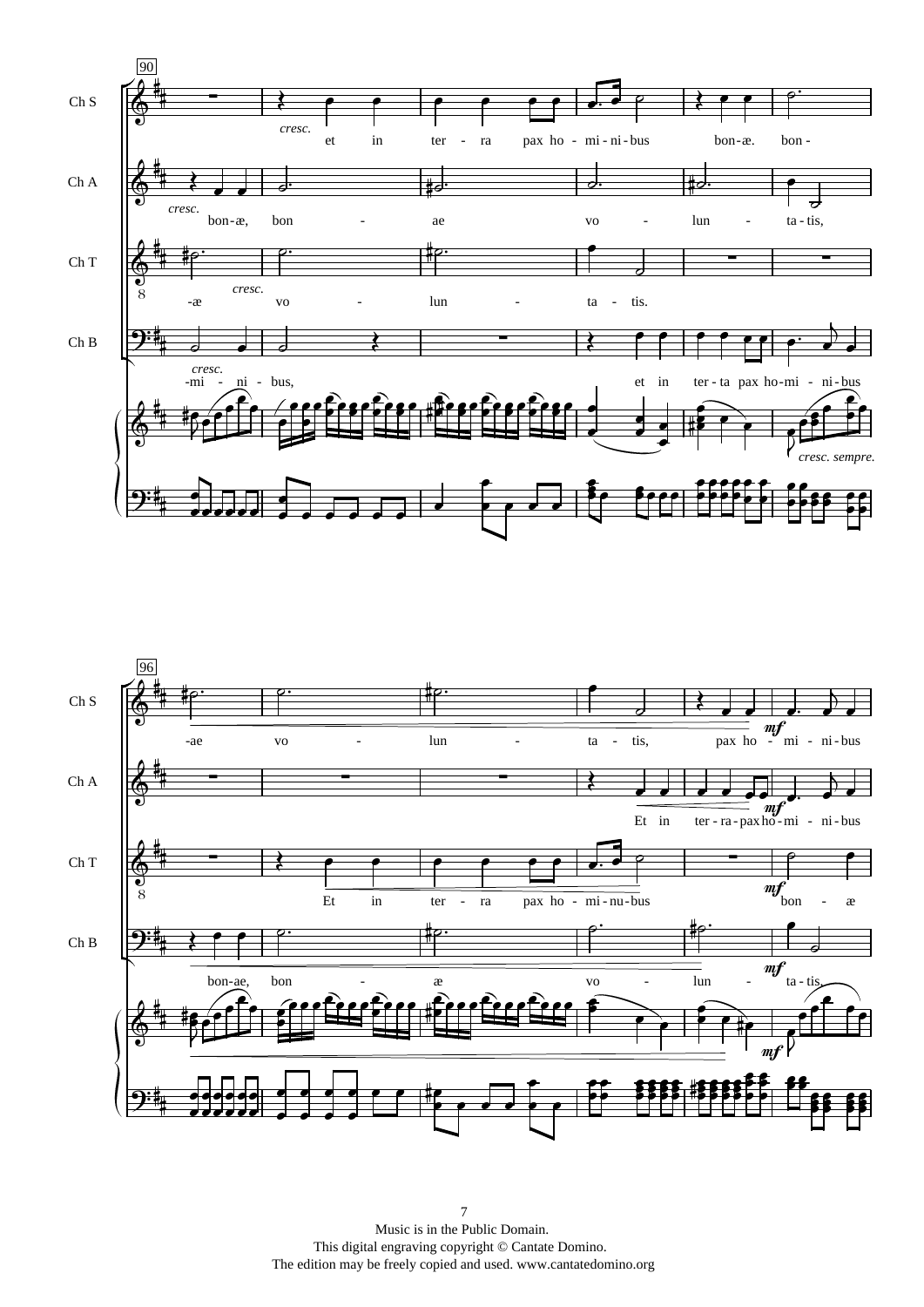

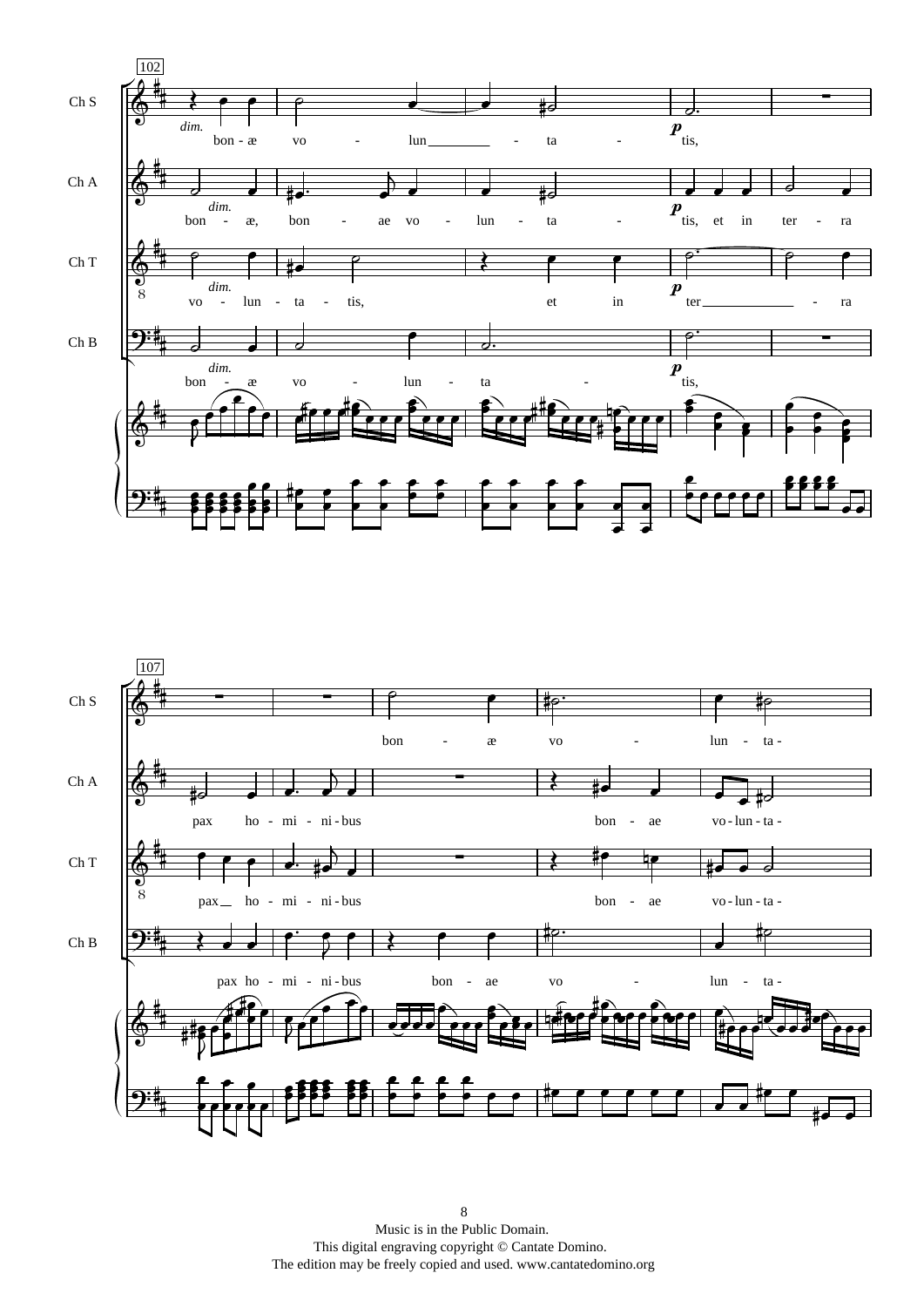

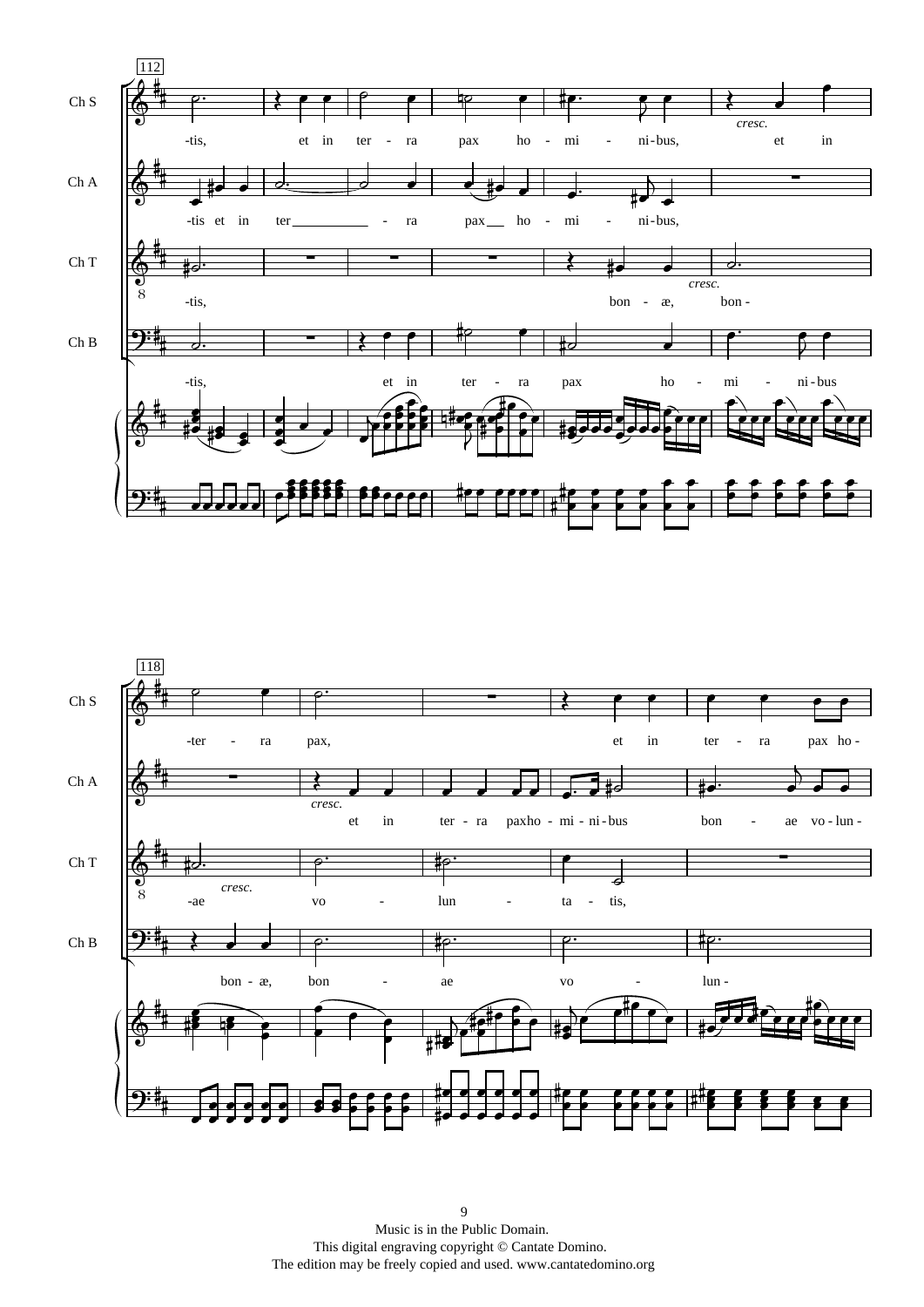

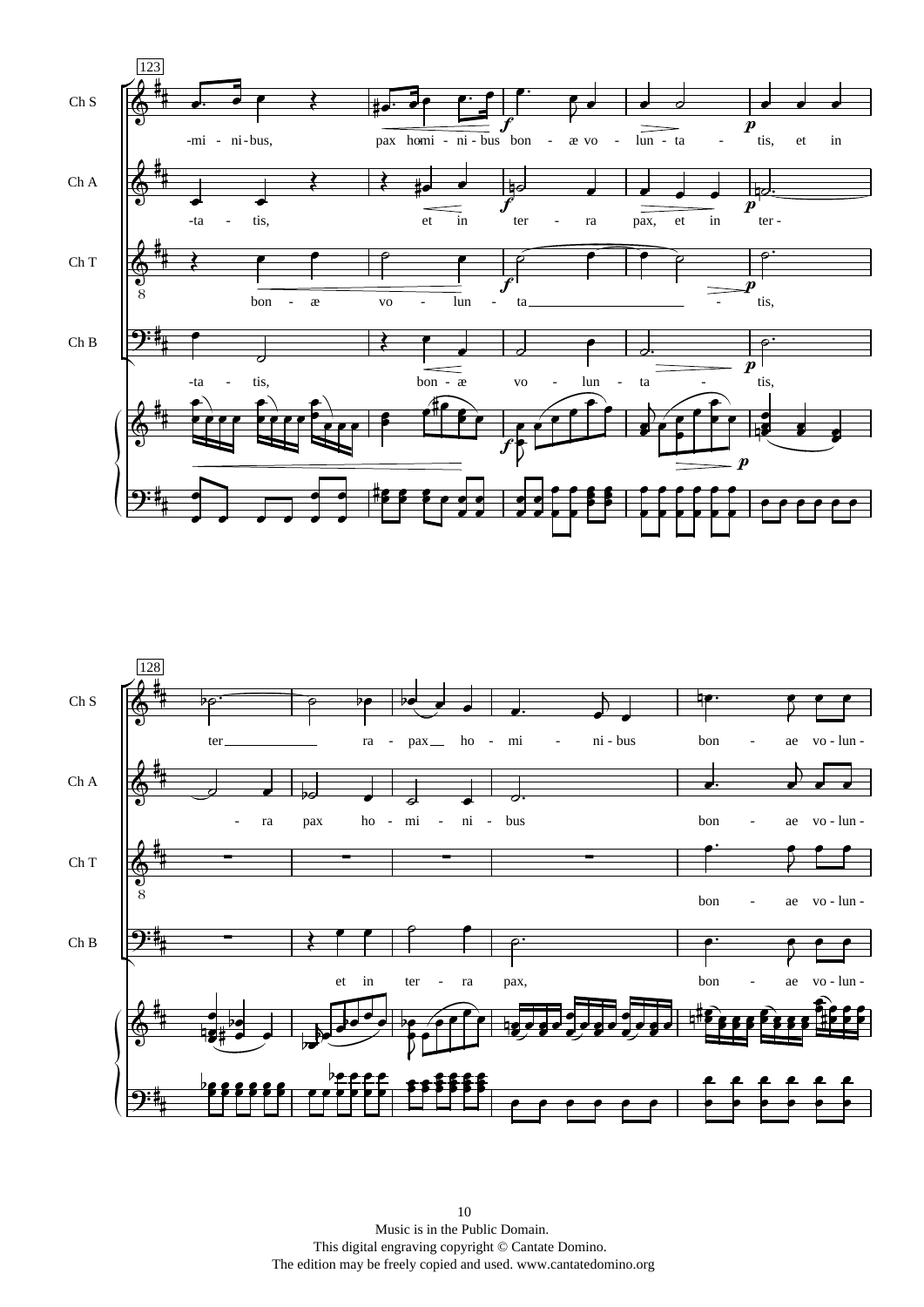

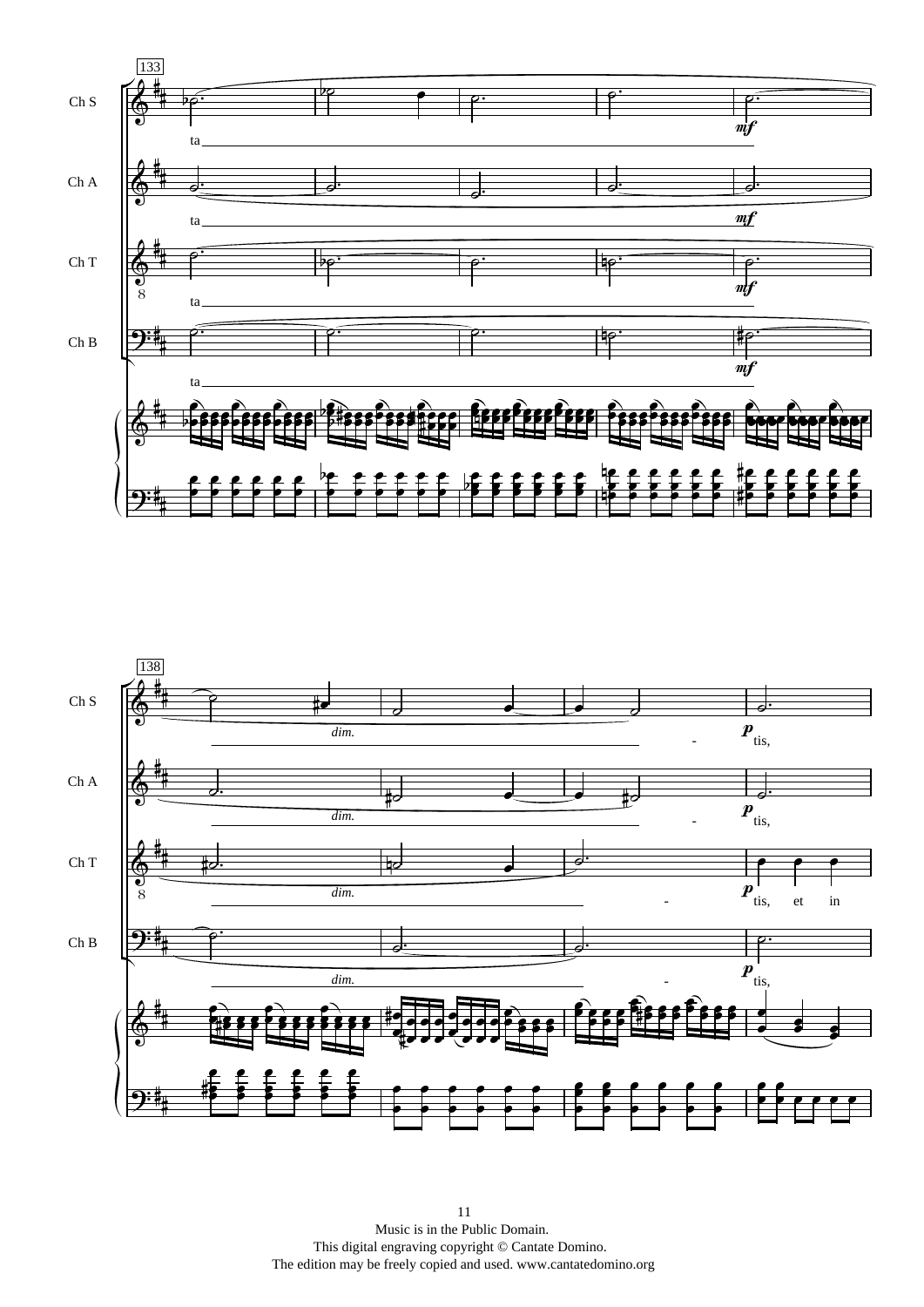

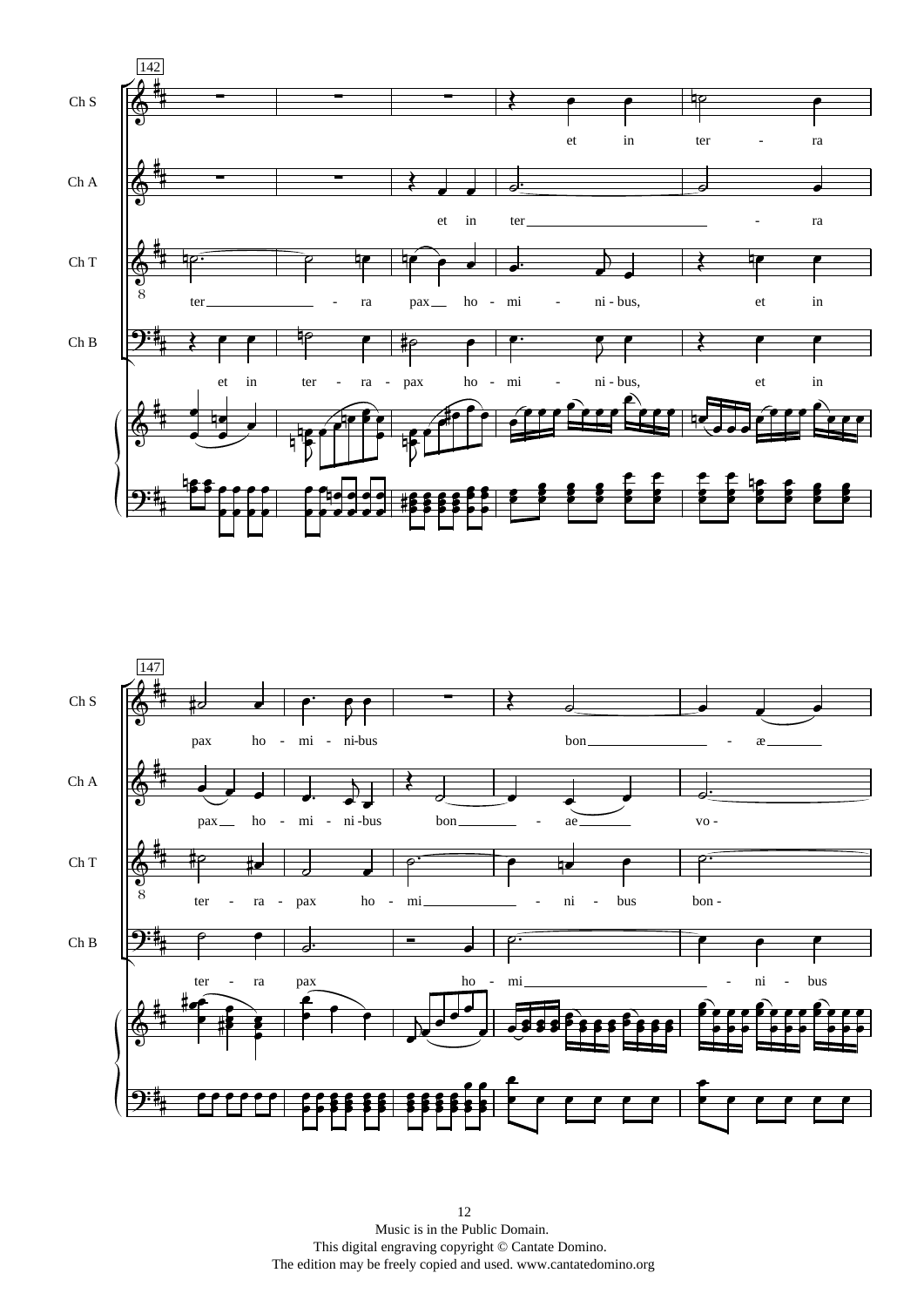

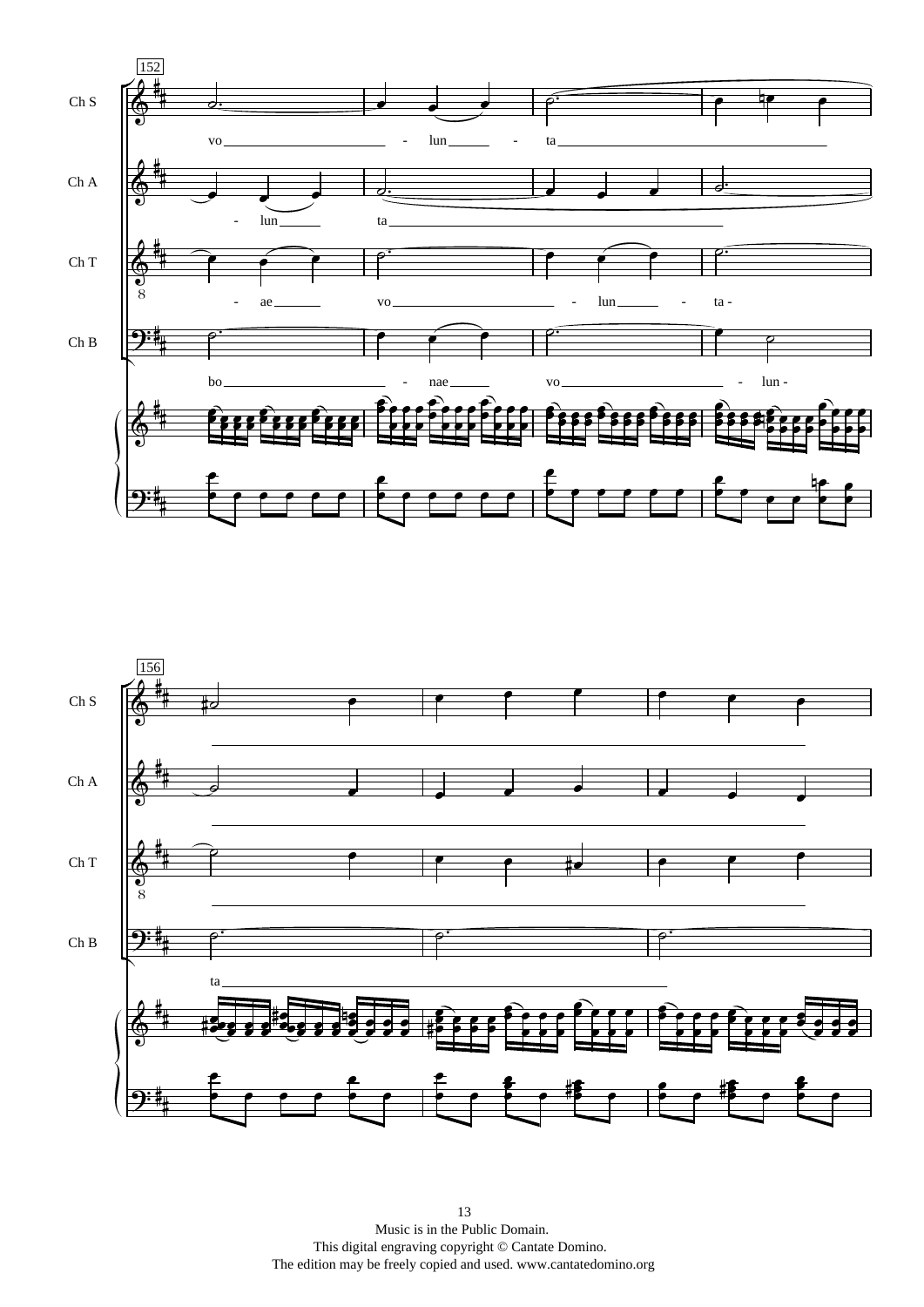

3. Laudamus te



Music is in the Public Domain. This digital engraving copyright © Cantate Domino. The edition may be freely copied and used. www.cantatedomino.org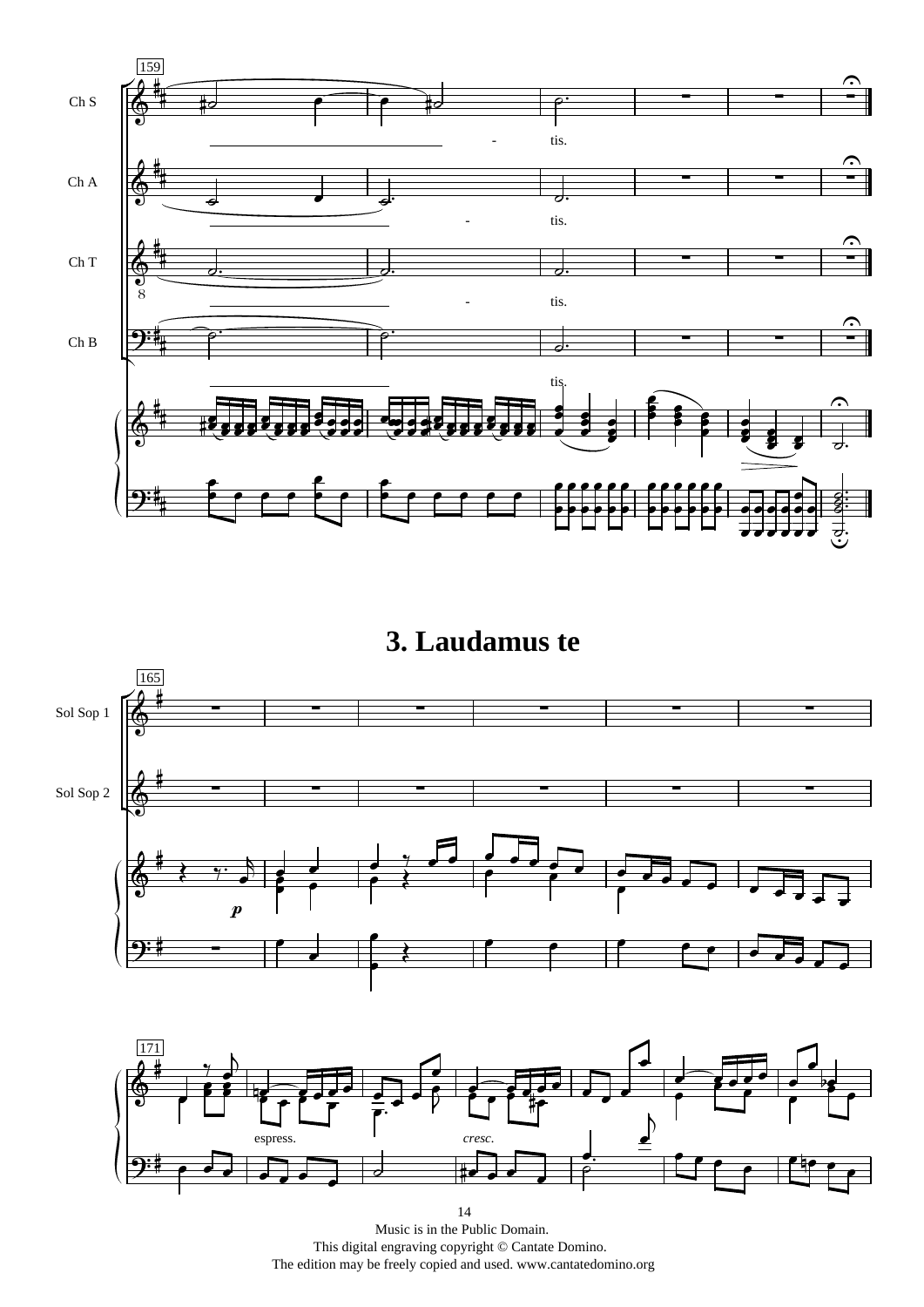





Music is in the Public Domain. This digital engraving copyright  $\circledcirc$  Cantate Domino.<br>The edition may be freely copied and used. www.cantatedomino.org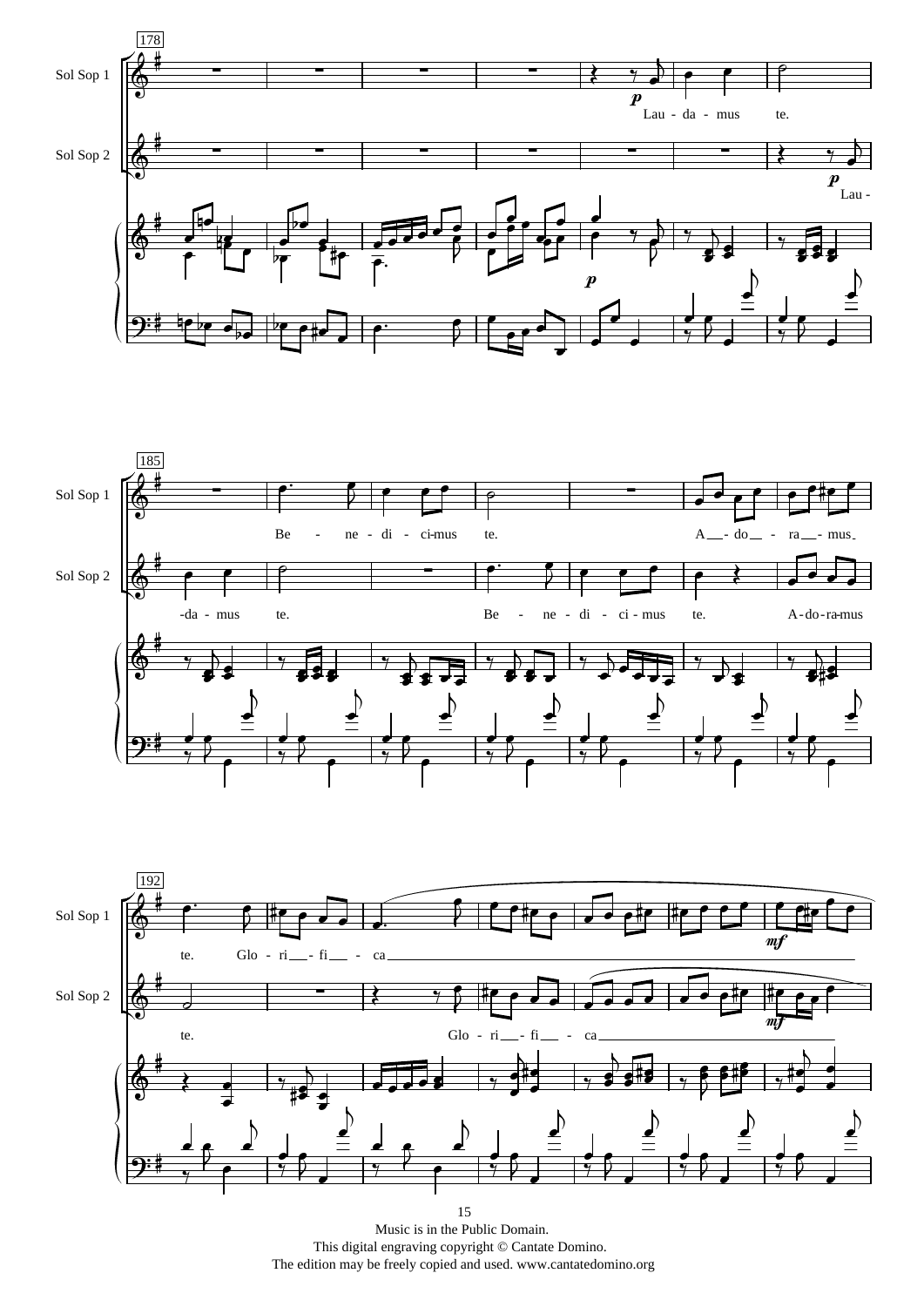





Music is in the Public Domain. This digital engraving copyright © Cantate Domino. The edition may be freely copied and used. www.cantatedomino.org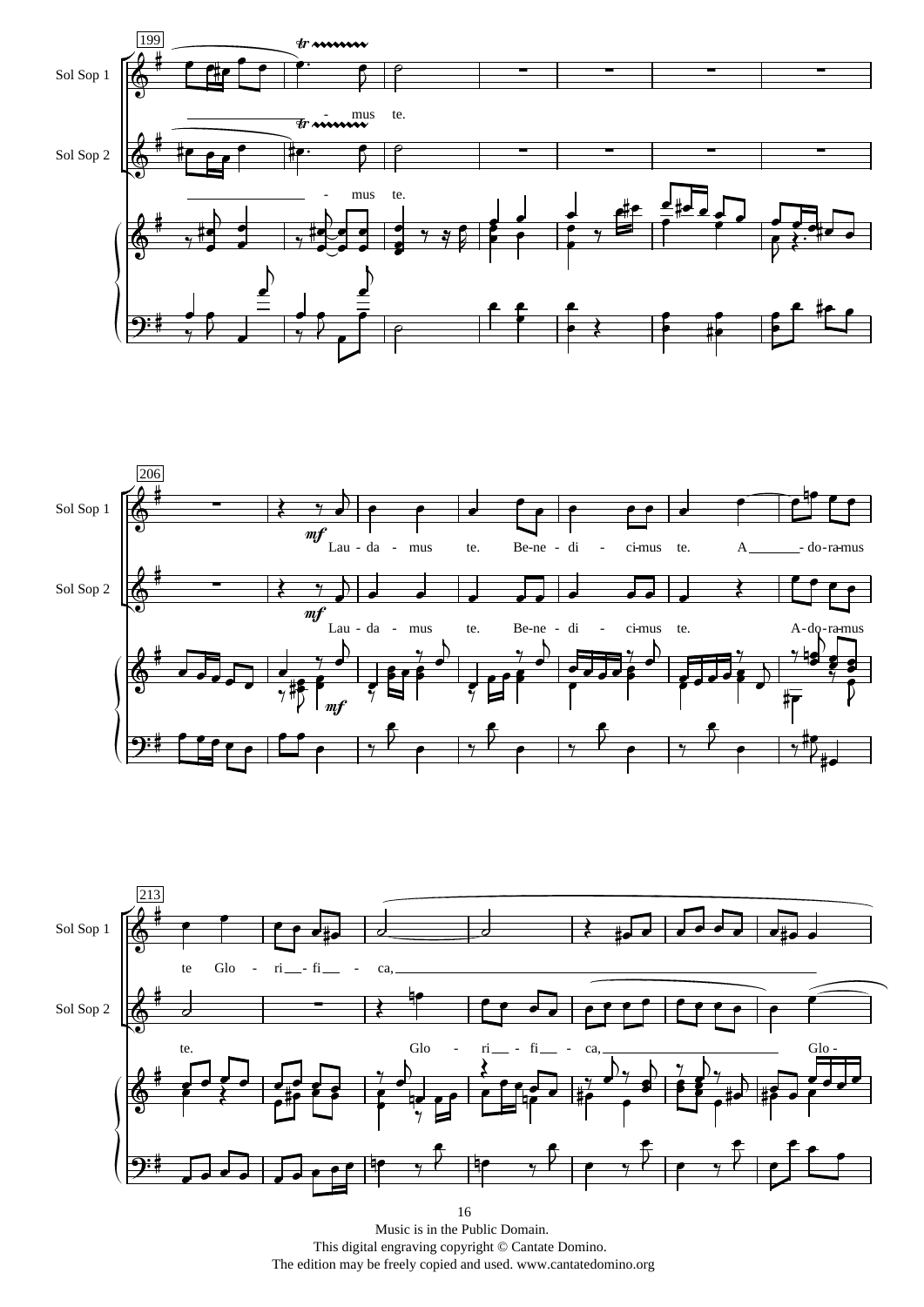





Music is in the Public Domain. This digital engraving copyright © Cantate Domino. The edition may be freely copied and used. www.cantatedomino.org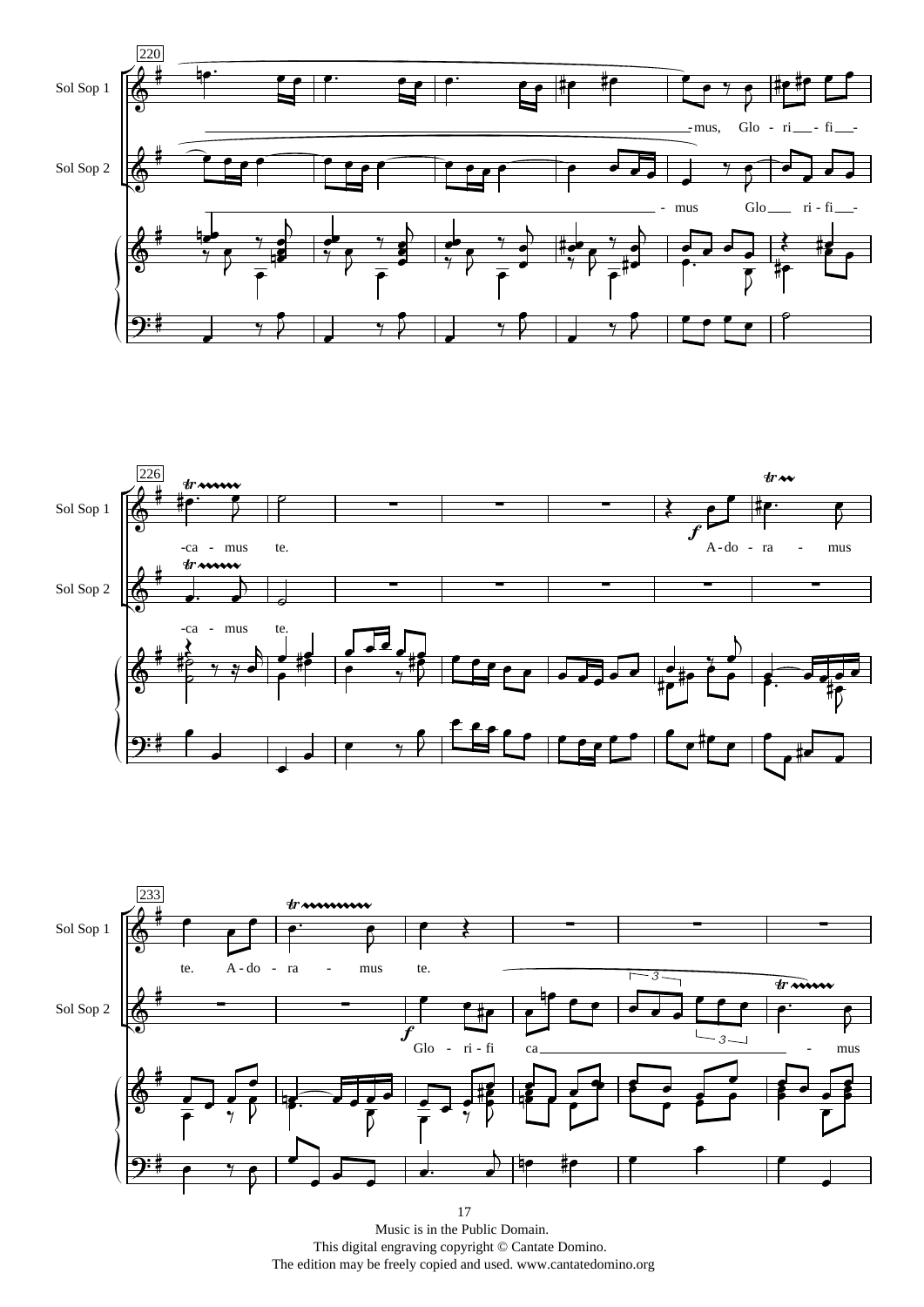





Music is in the Public Domain. This digital engraving copyright © Cantate Domino. The edition may be freely copied and used. www.cantatedomino.org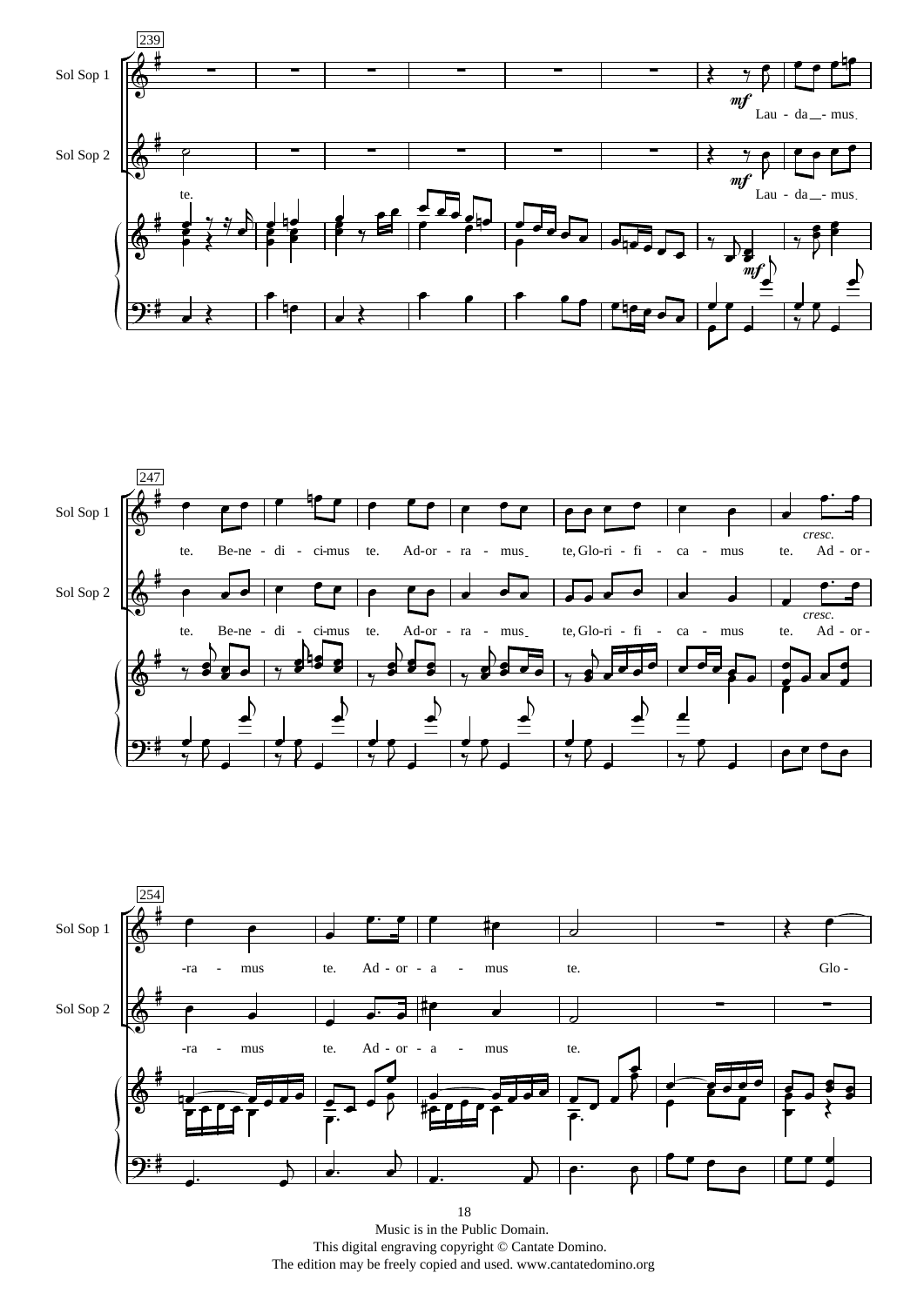





Music is in the Public Domain. This digital engraving copyright © Cantate Domino. The edition may be freely copied and used. www.cantatedomino.org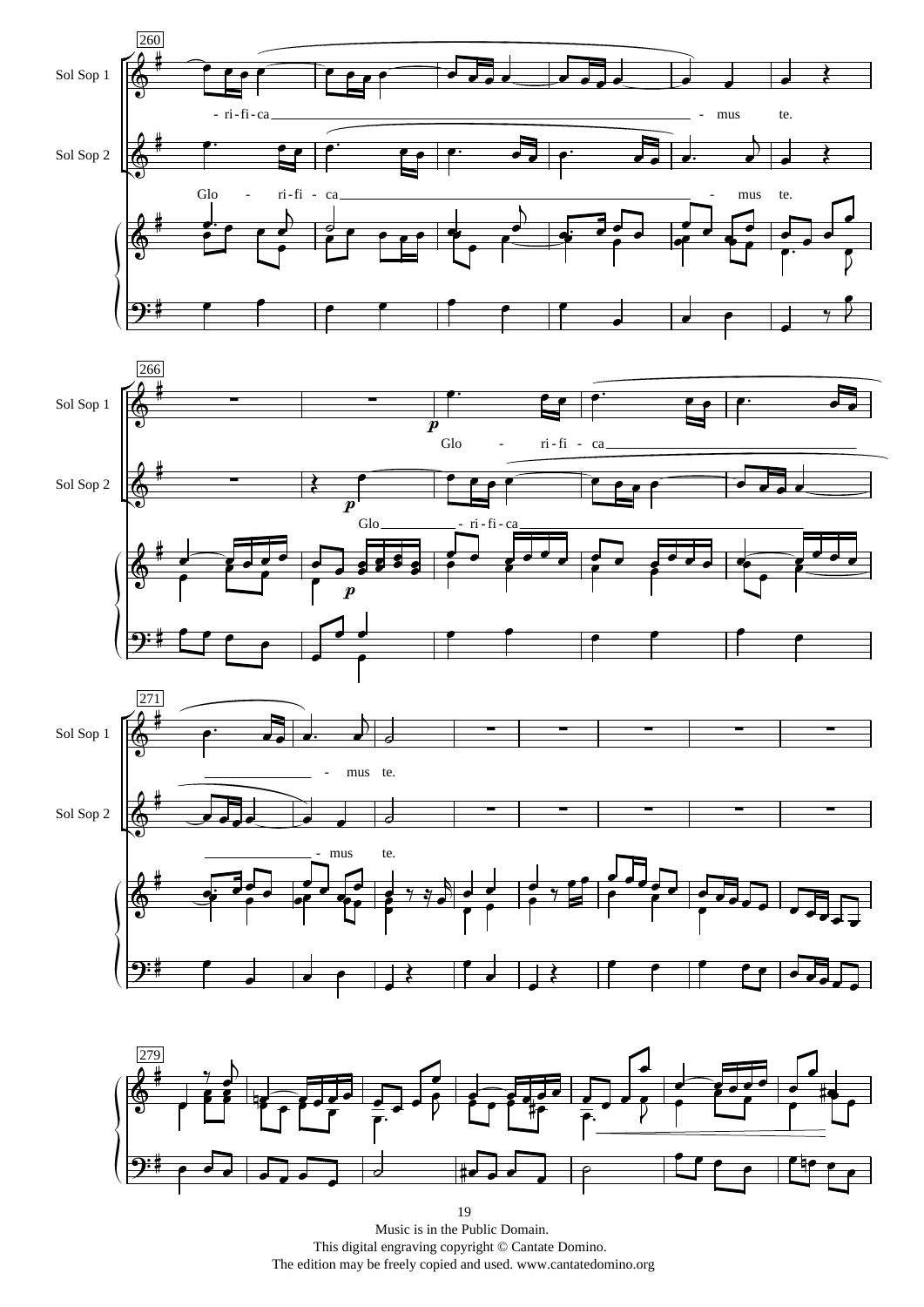

**4. Gratias agimus tibi.**

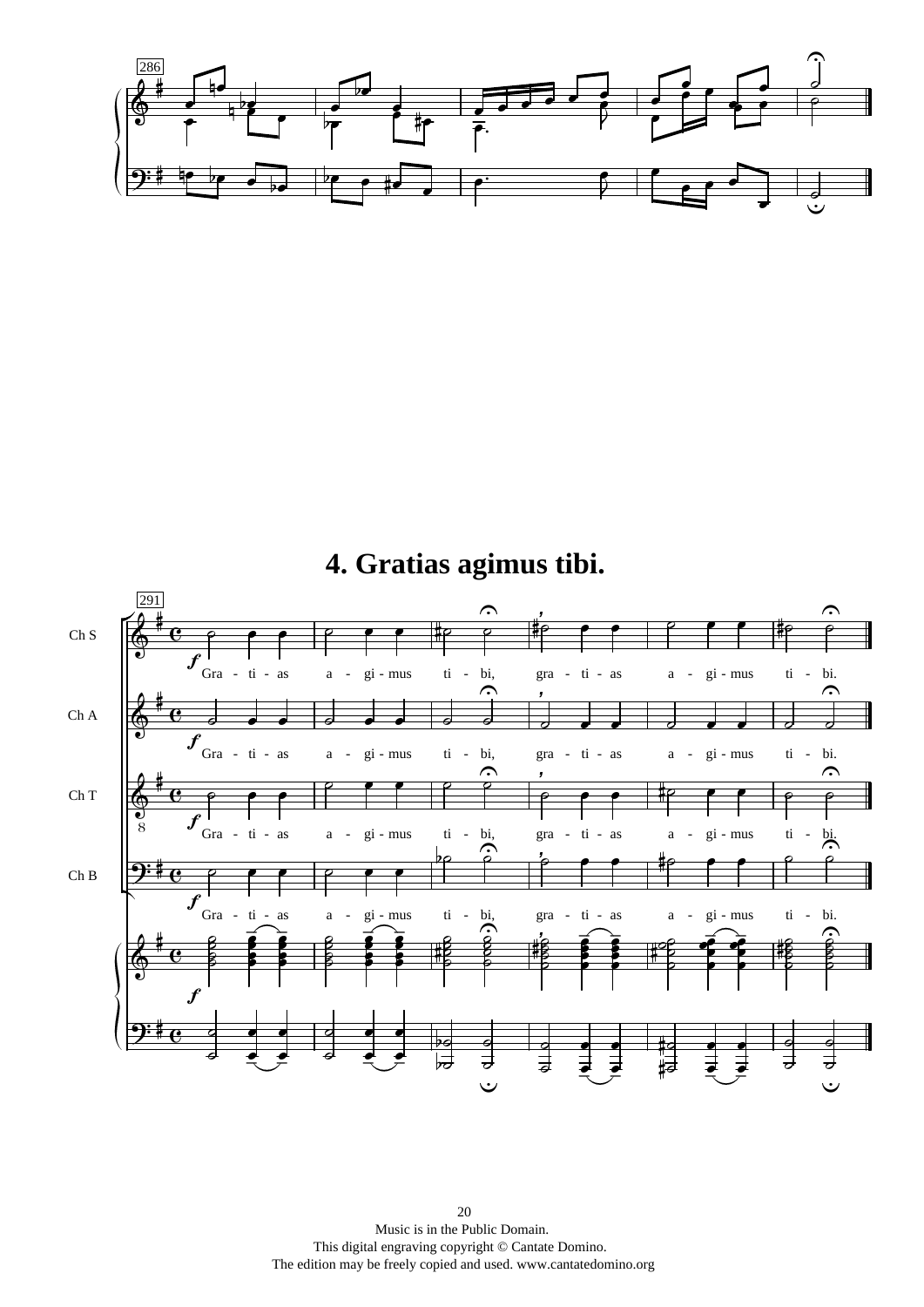#### **5. Propter magnam gloriam tuam.**



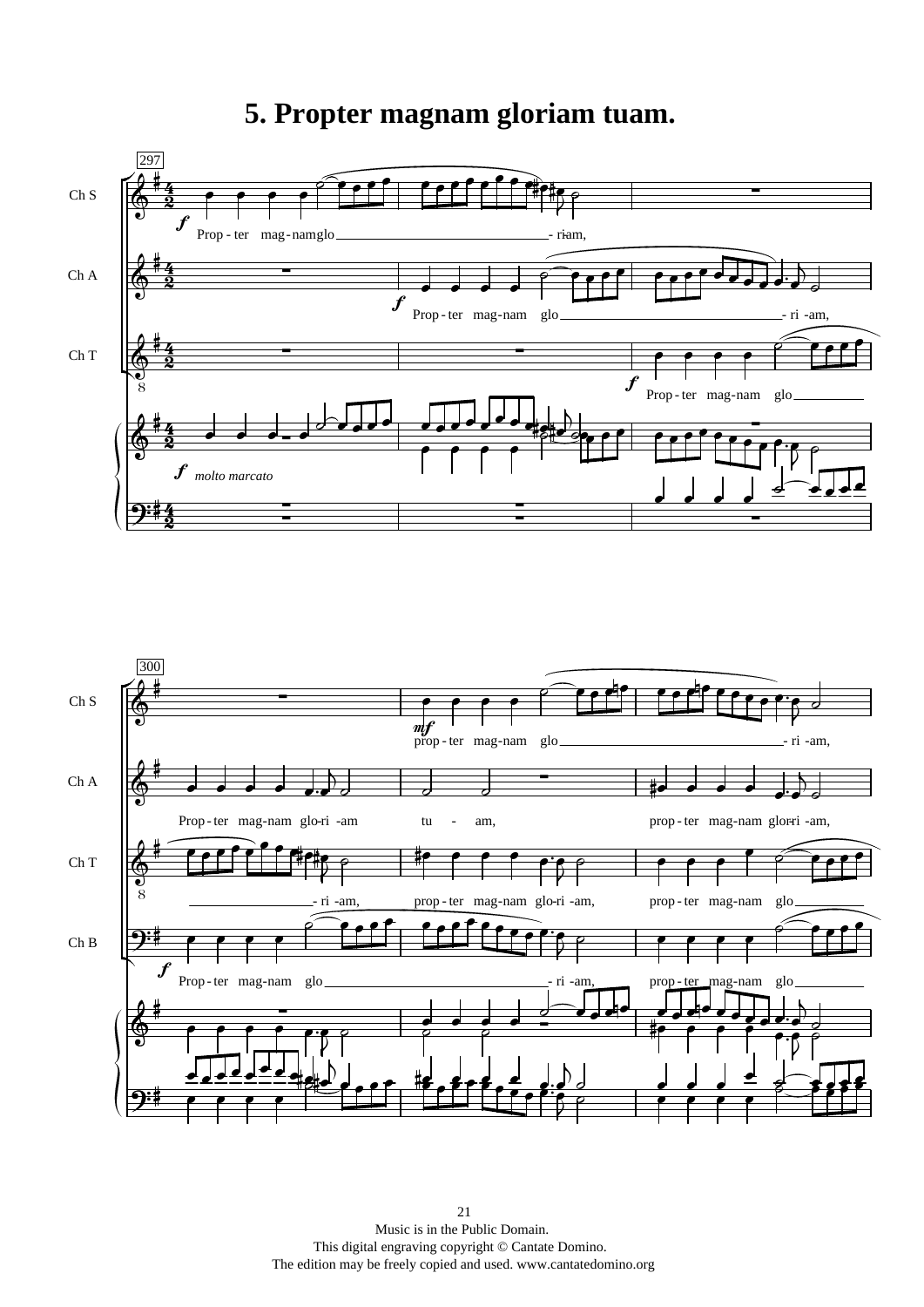

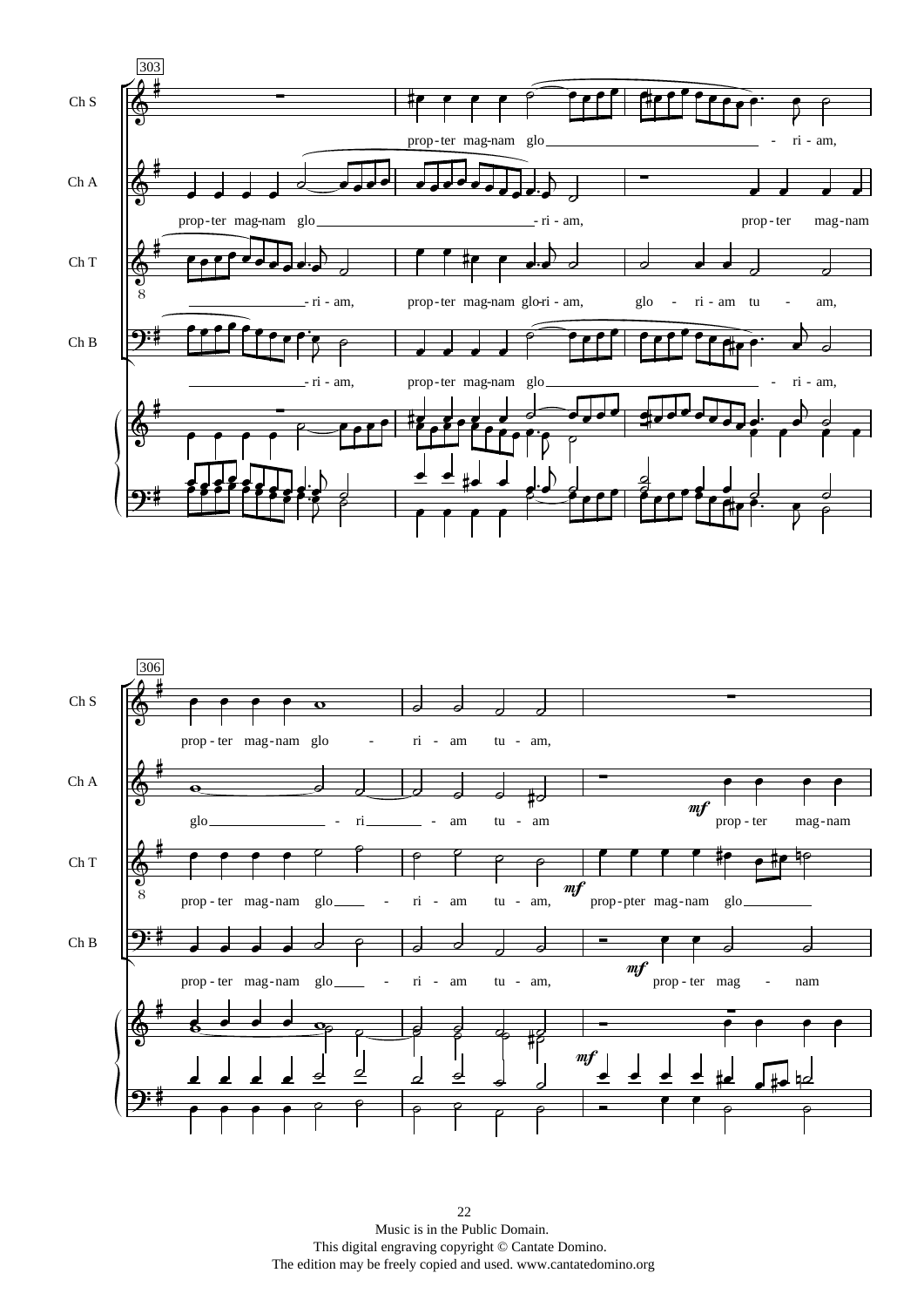

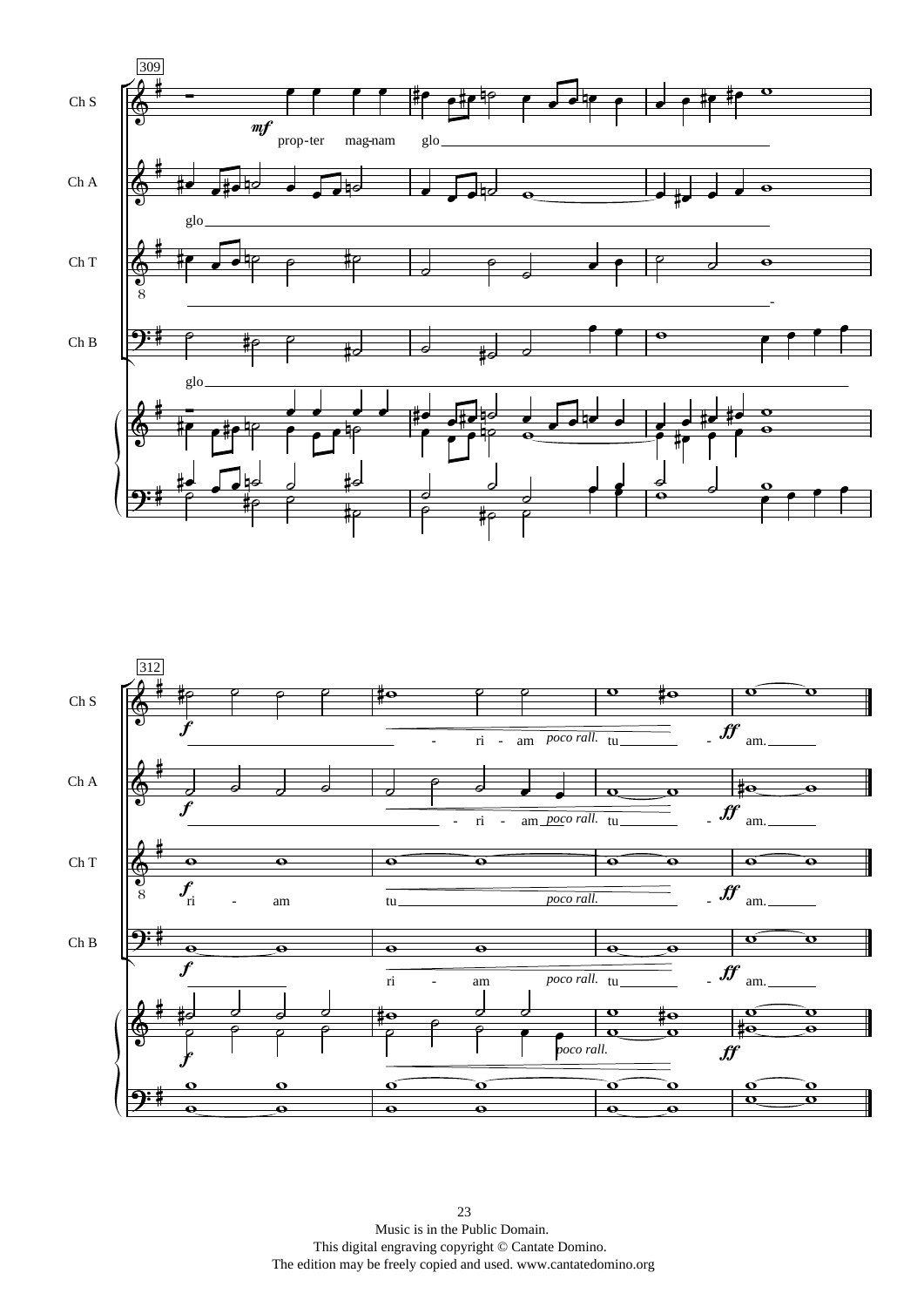**6. Domine Deus.**









Music is in the Public Domain. This digital engraving copyright © Cantate Domino. The edition may be freely copied and used. www.cantatedomino.org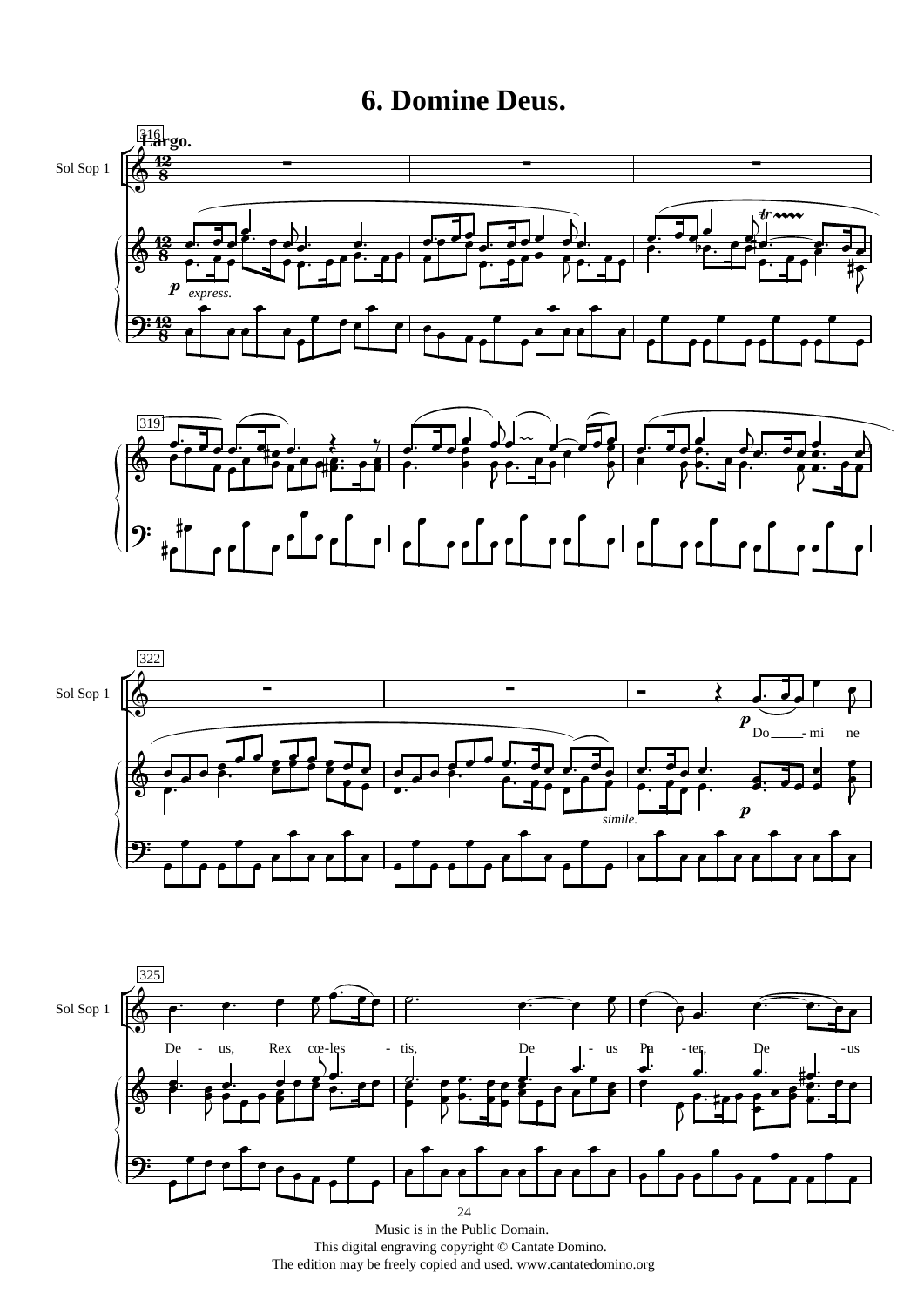







Music is in the Public Domain. This digital engraving copyright © Cantate Domino. The edition may be freely copied and used. www.cantatedomino.org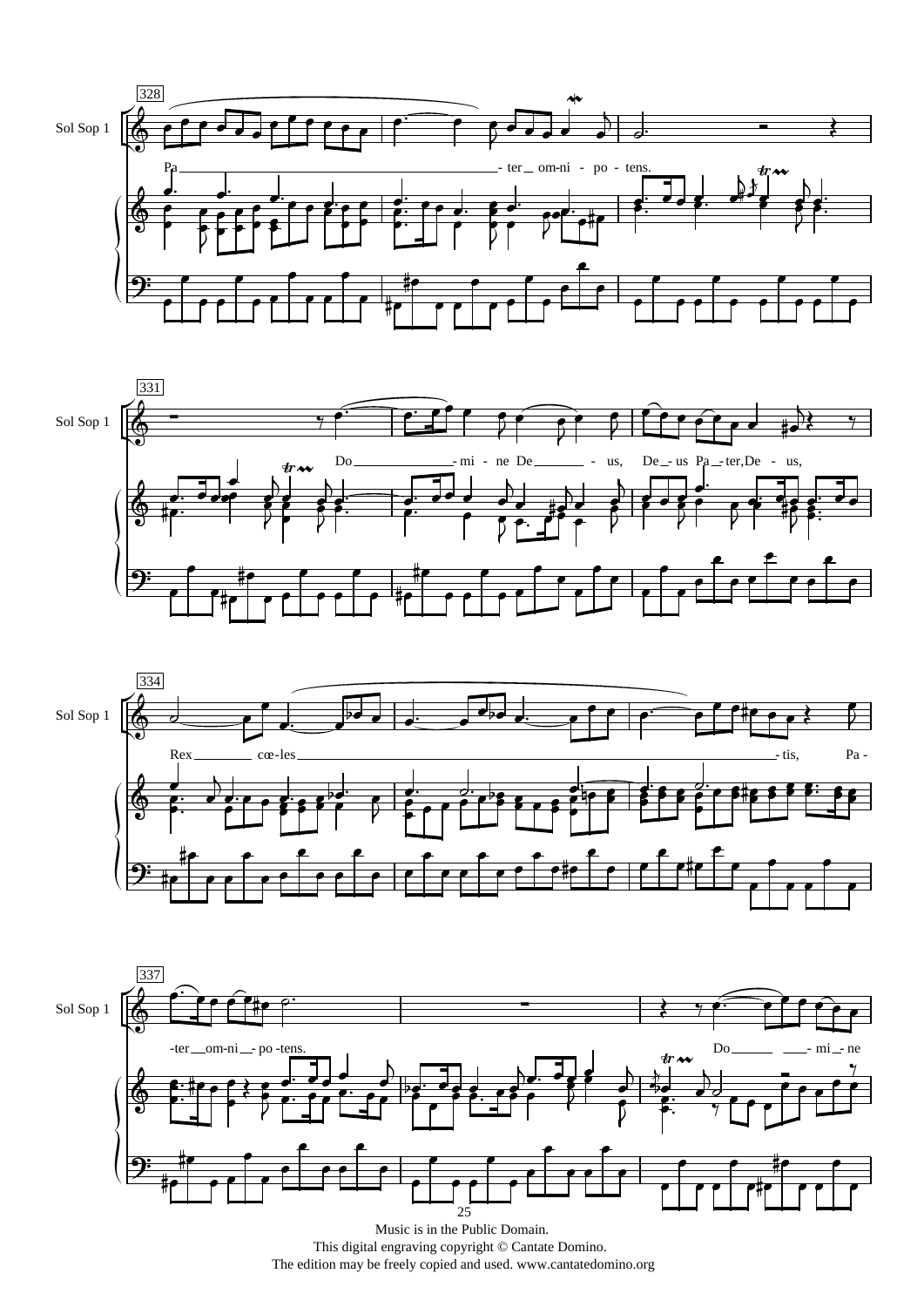







Music is in the Public Domain. This digital engraving copyright © Cantate Domino. The edition may be freely copied and used. www.cantatedomino.org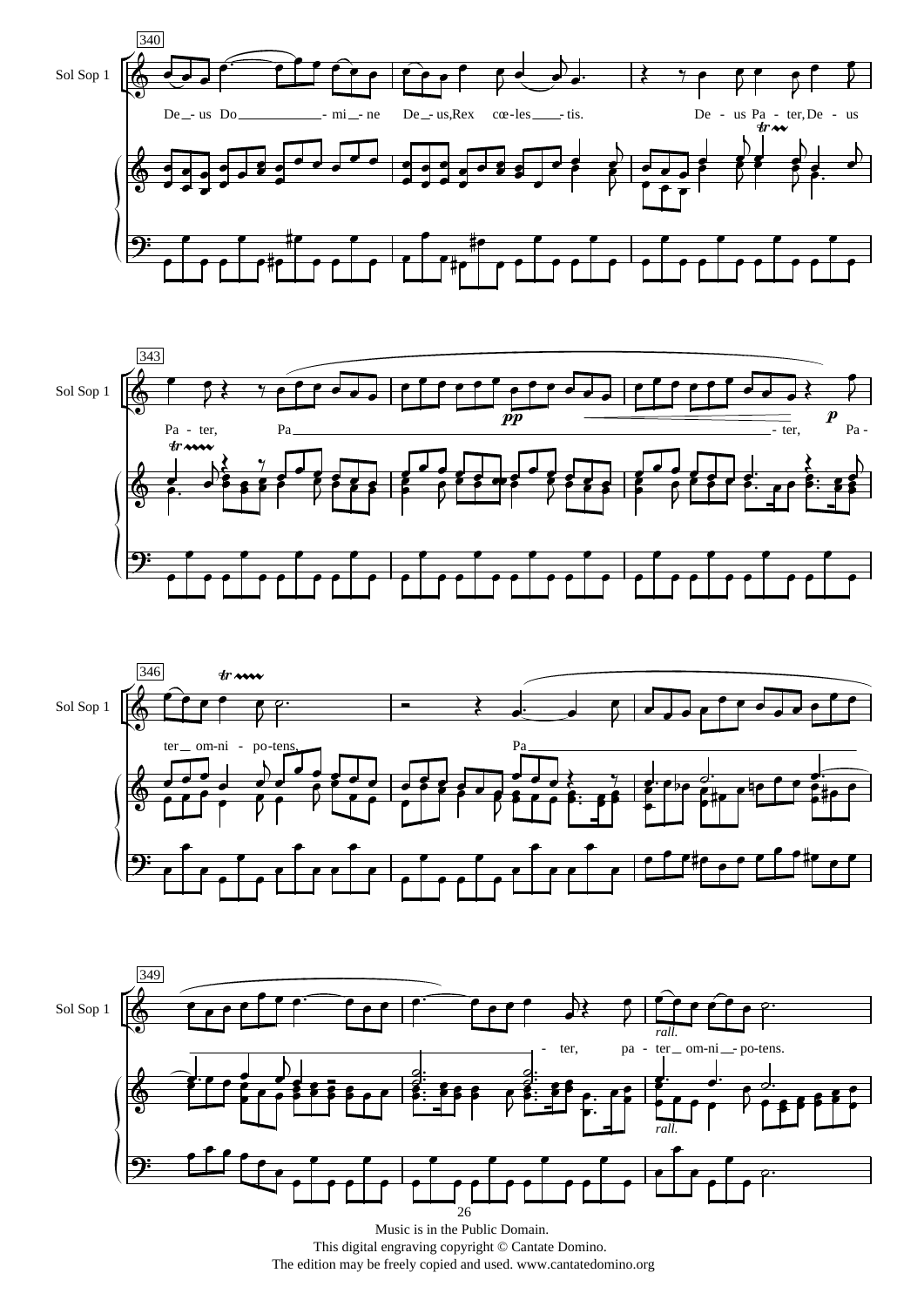



**7. Domine Fili Unigenite.**





This digital engraving copyright © Cantate Domino. The edition may be freely copied and used. www.cantatedomino.org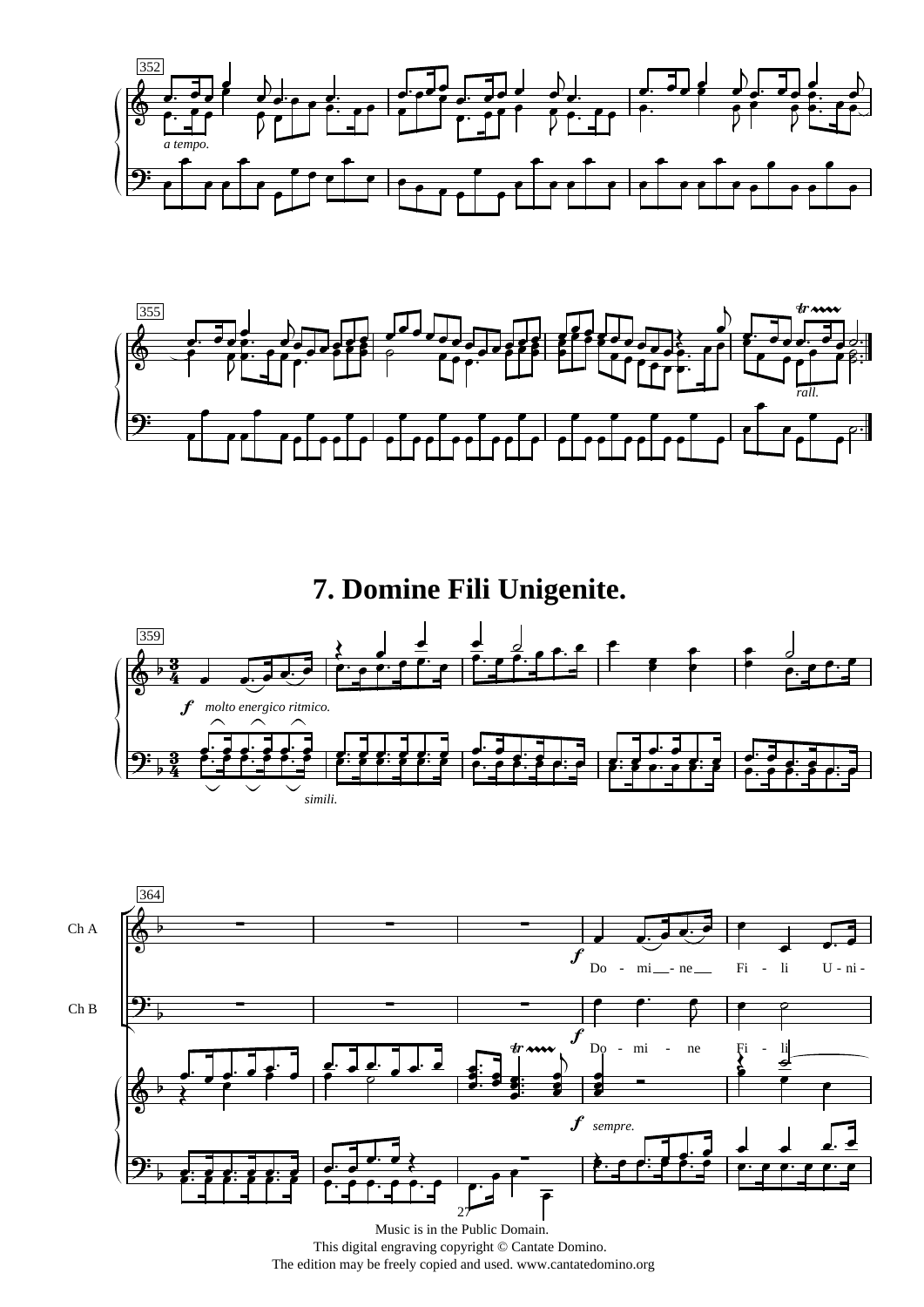

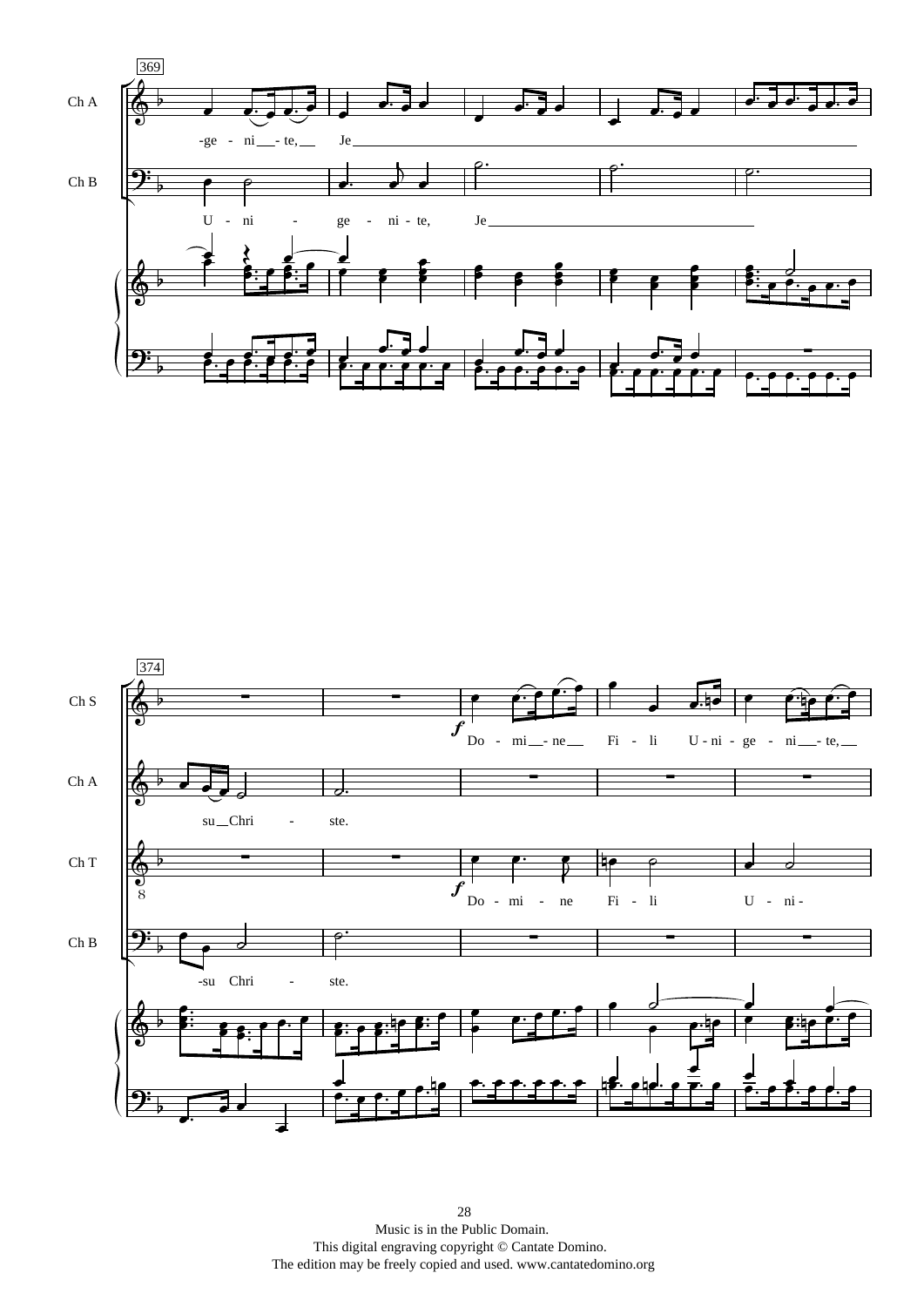

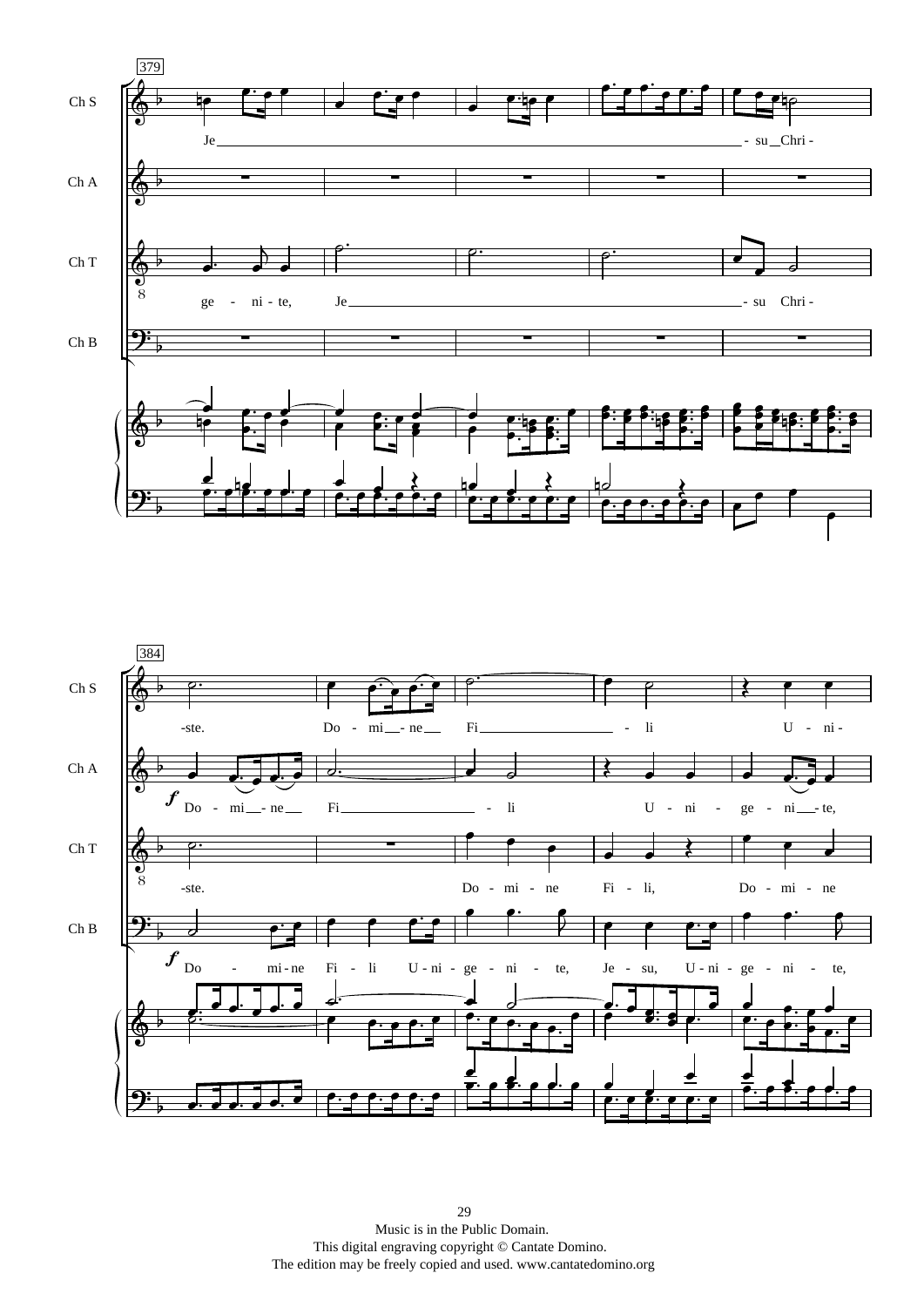

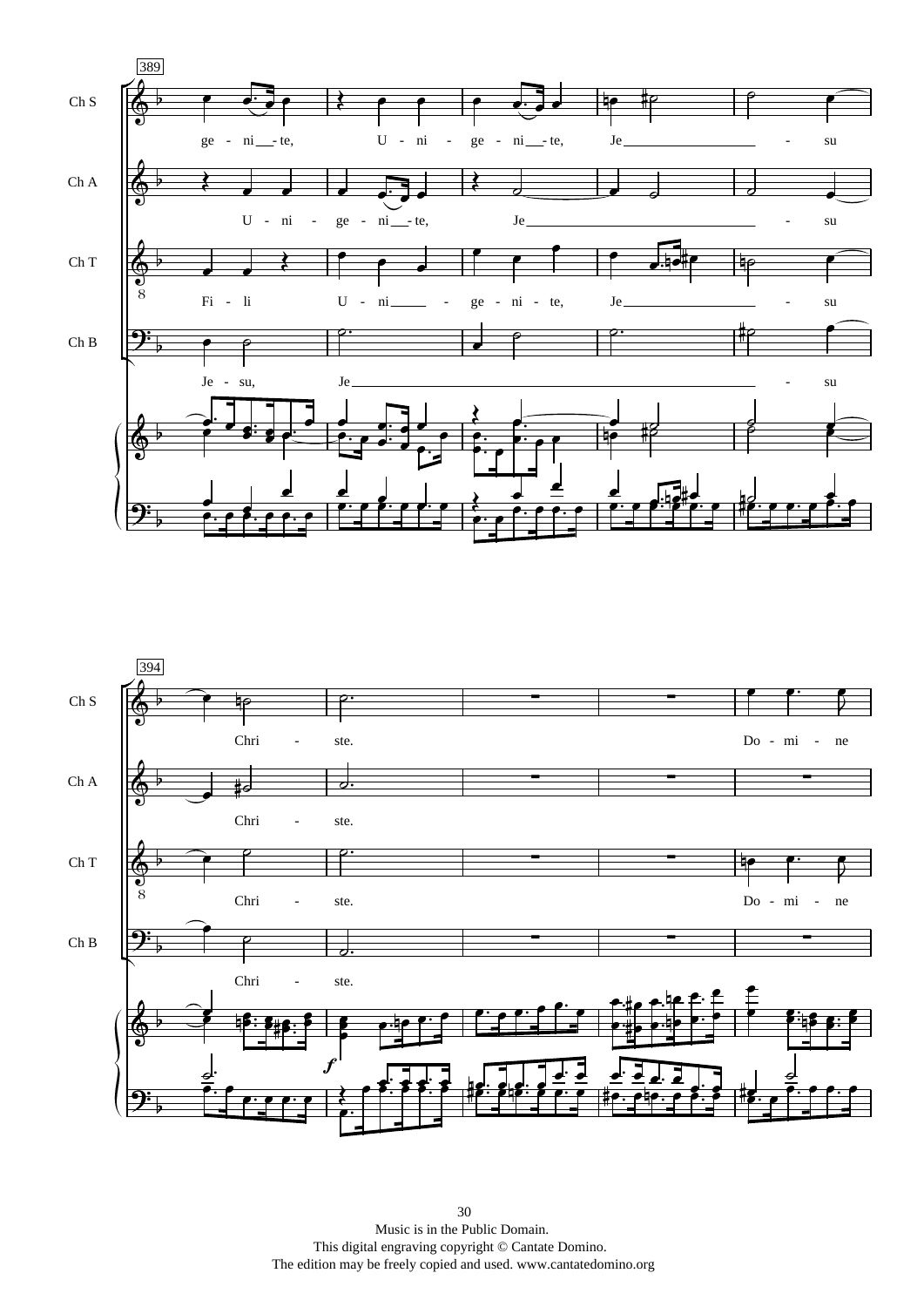

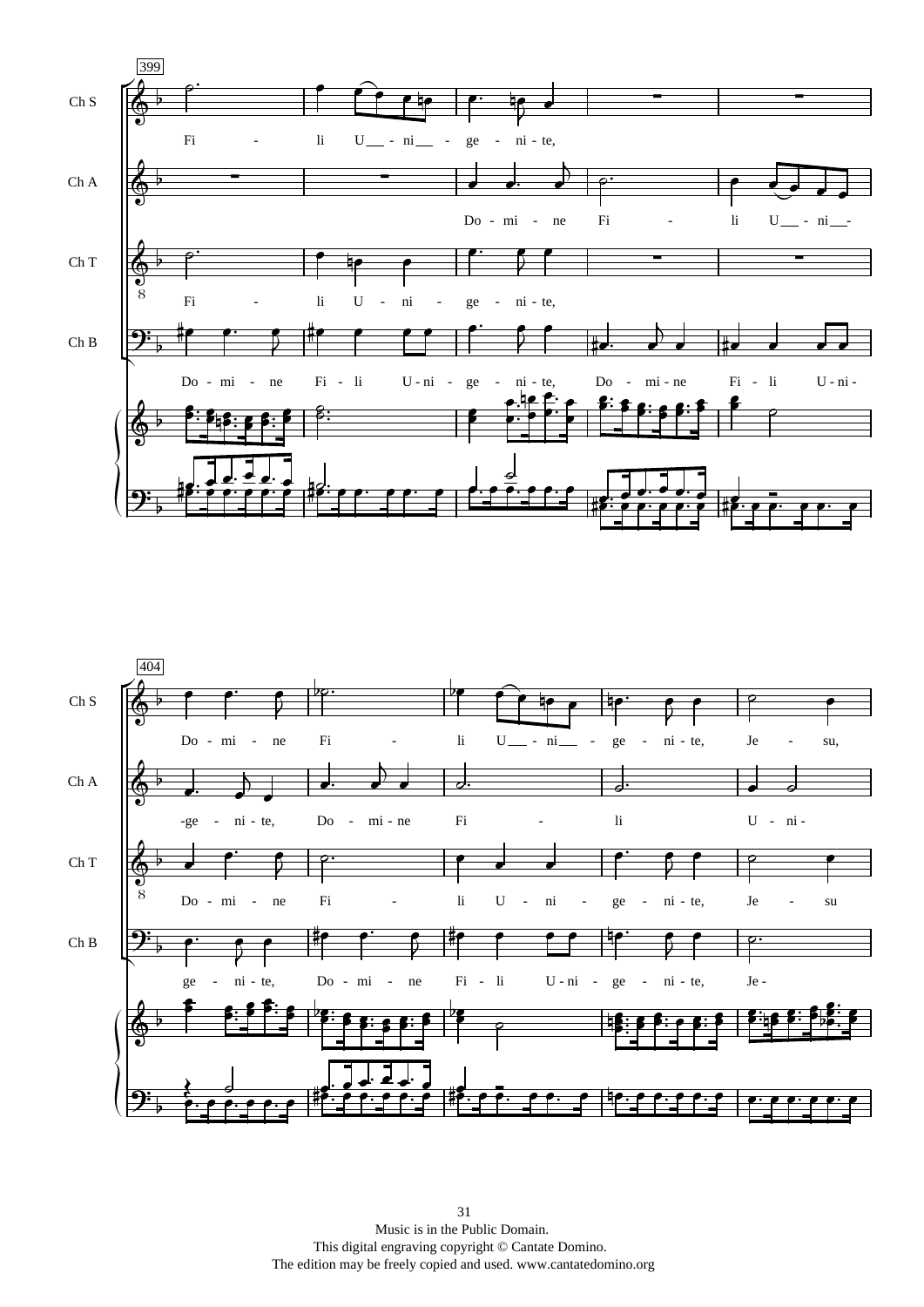

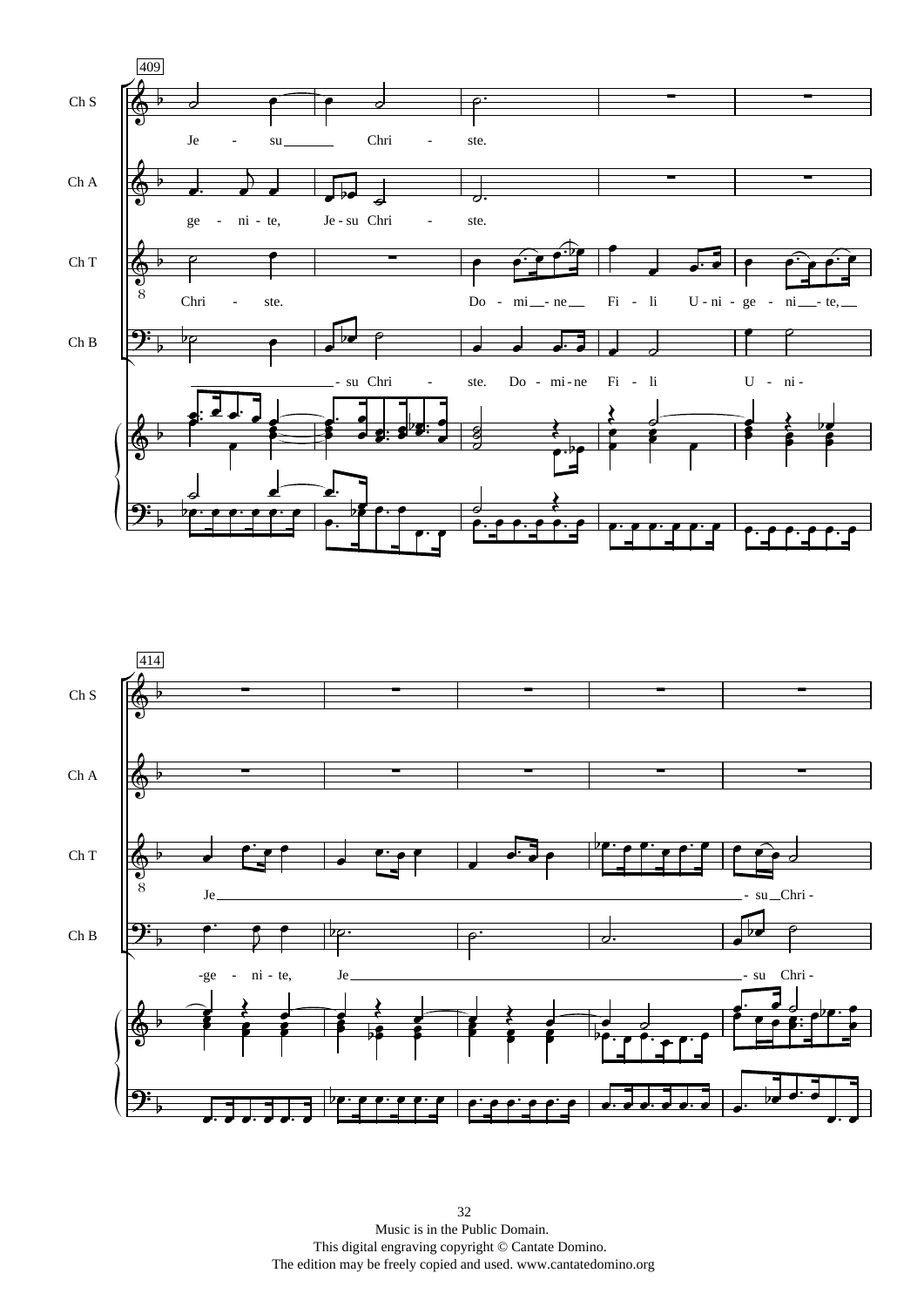

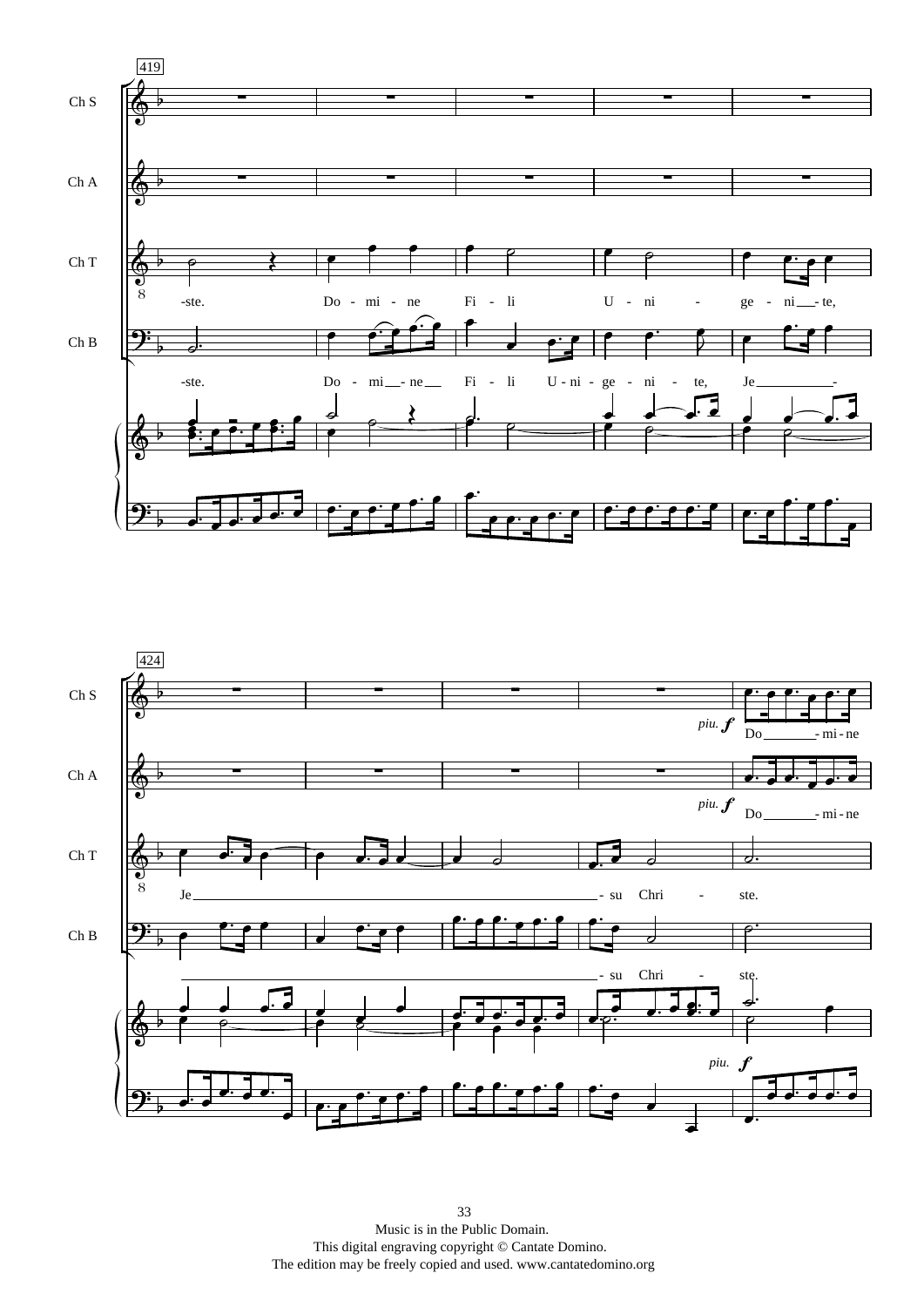

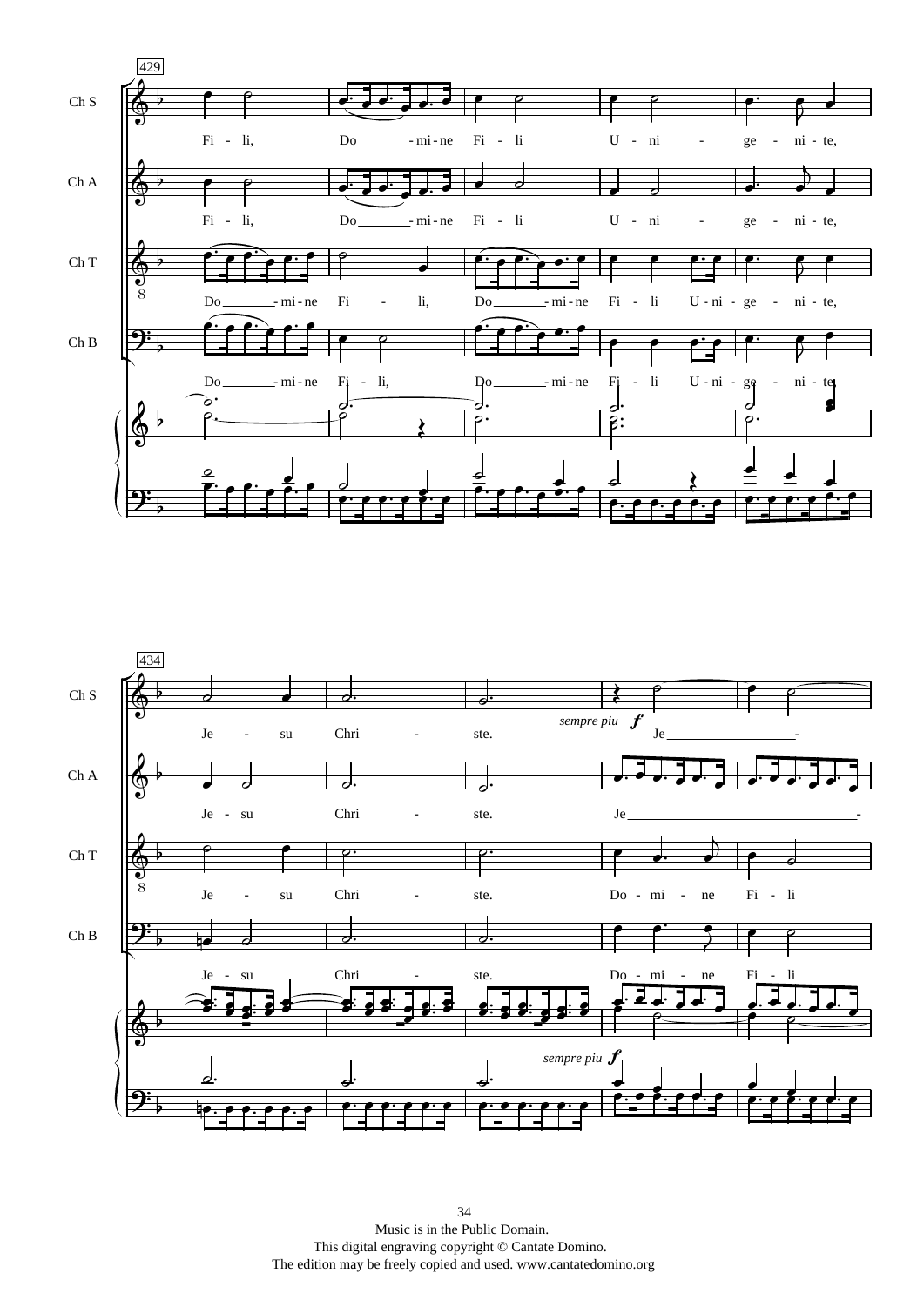

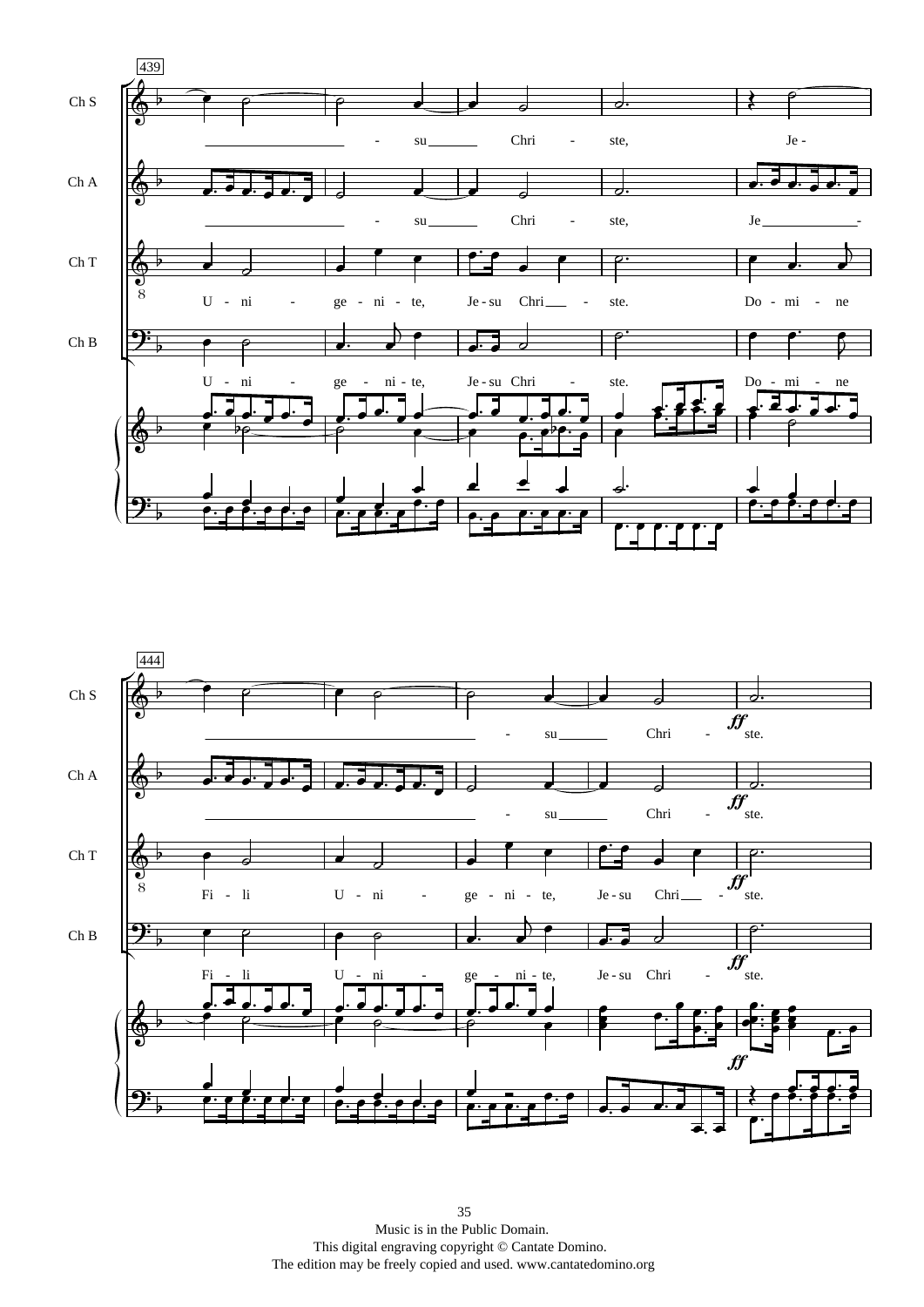



# 8. Domine Deus, Agnus Dei.



The edition may be freely copied and used. www.cantatedomino.org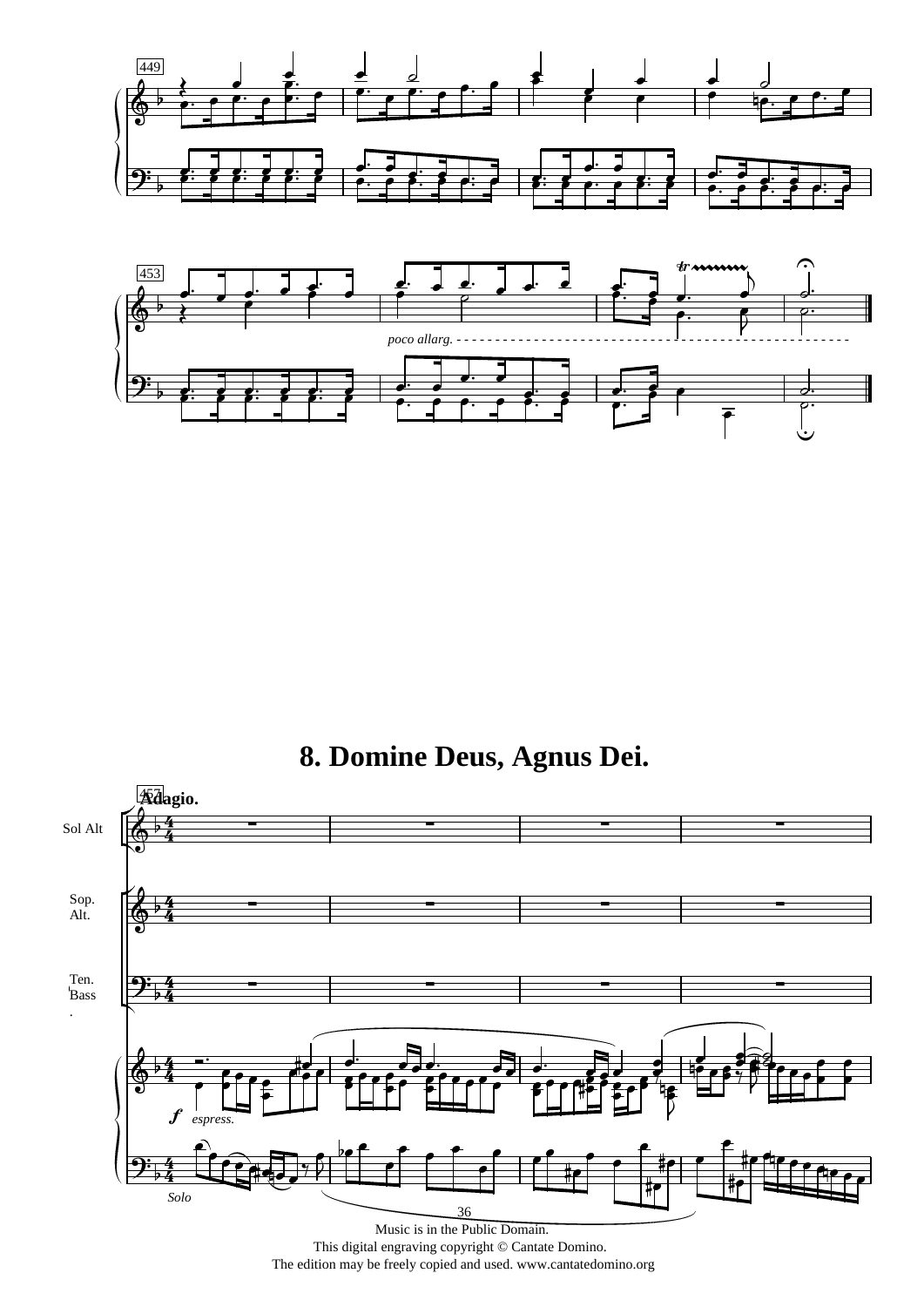





Music is in the Public Domain. This digital engraving copyright © Cantate Domino. The edition may be freely copied and used. www.cantatedomino.org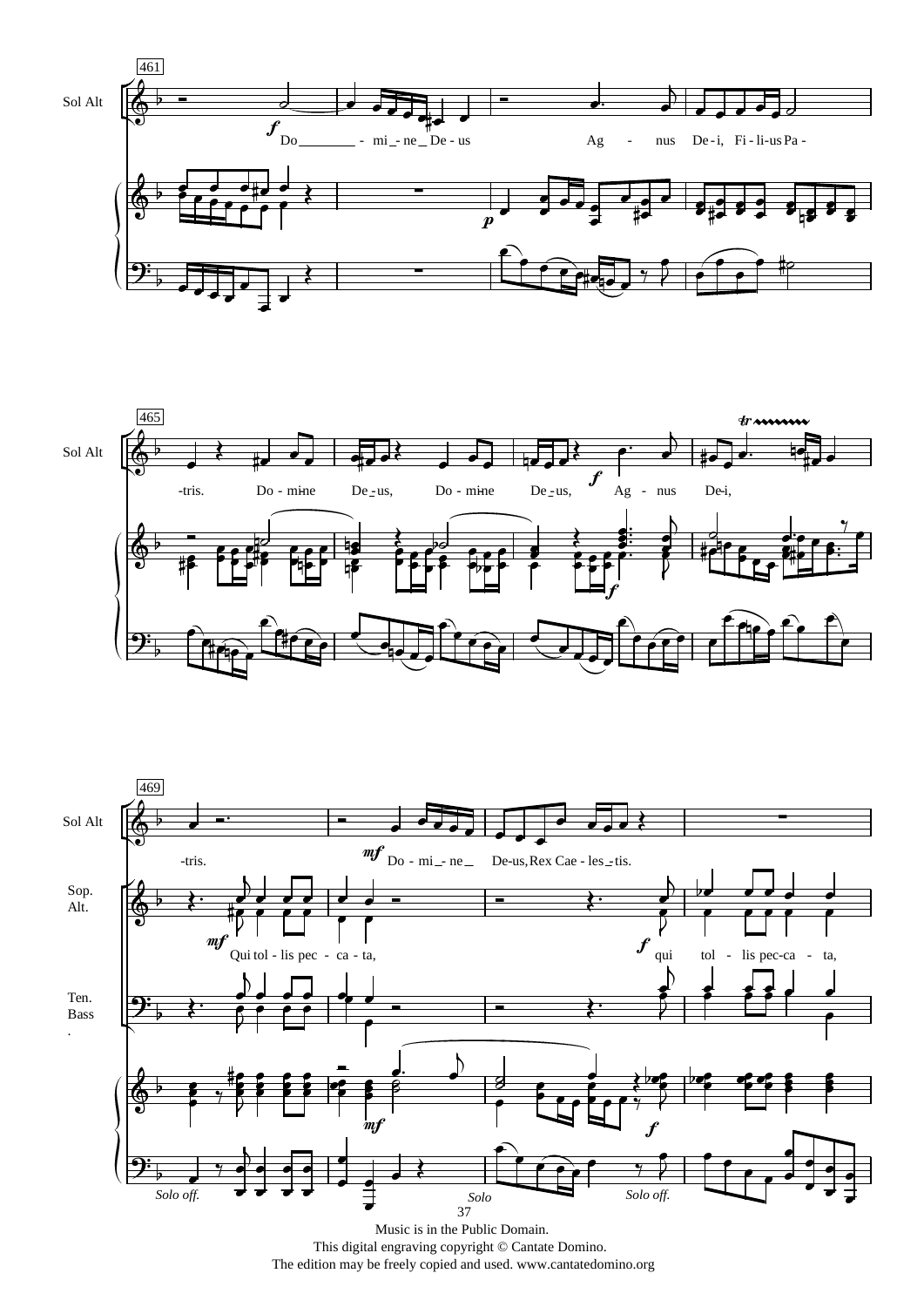

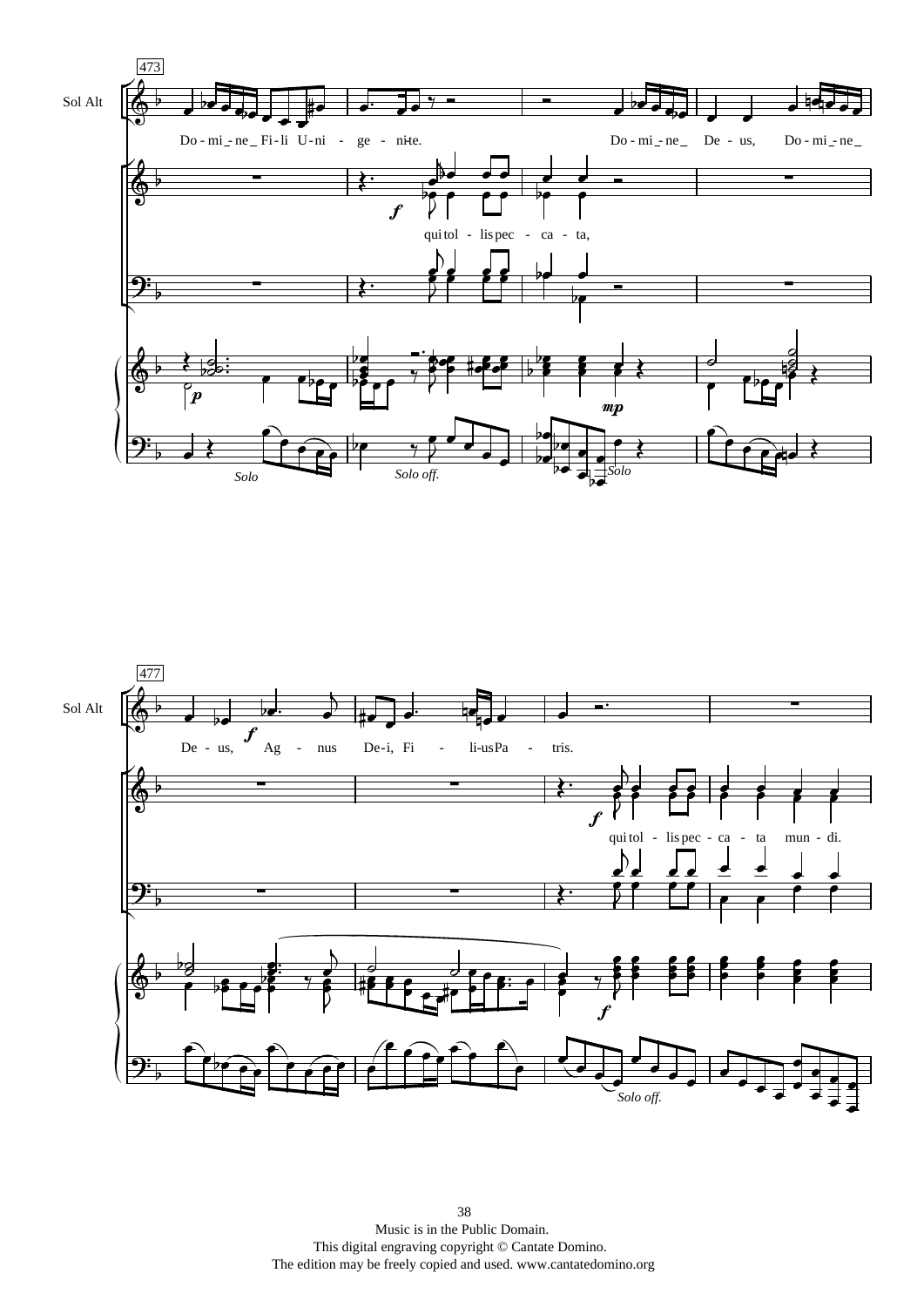

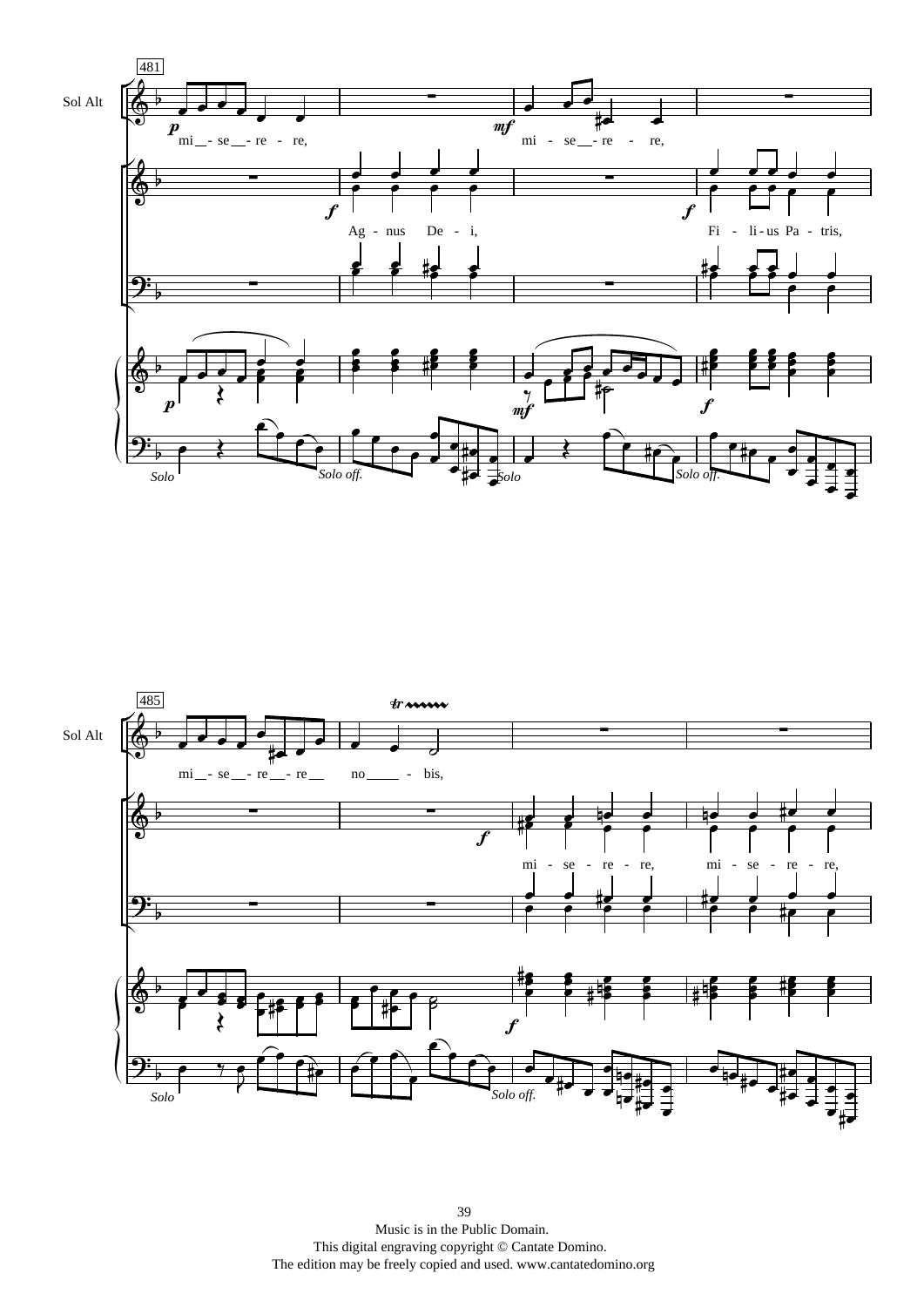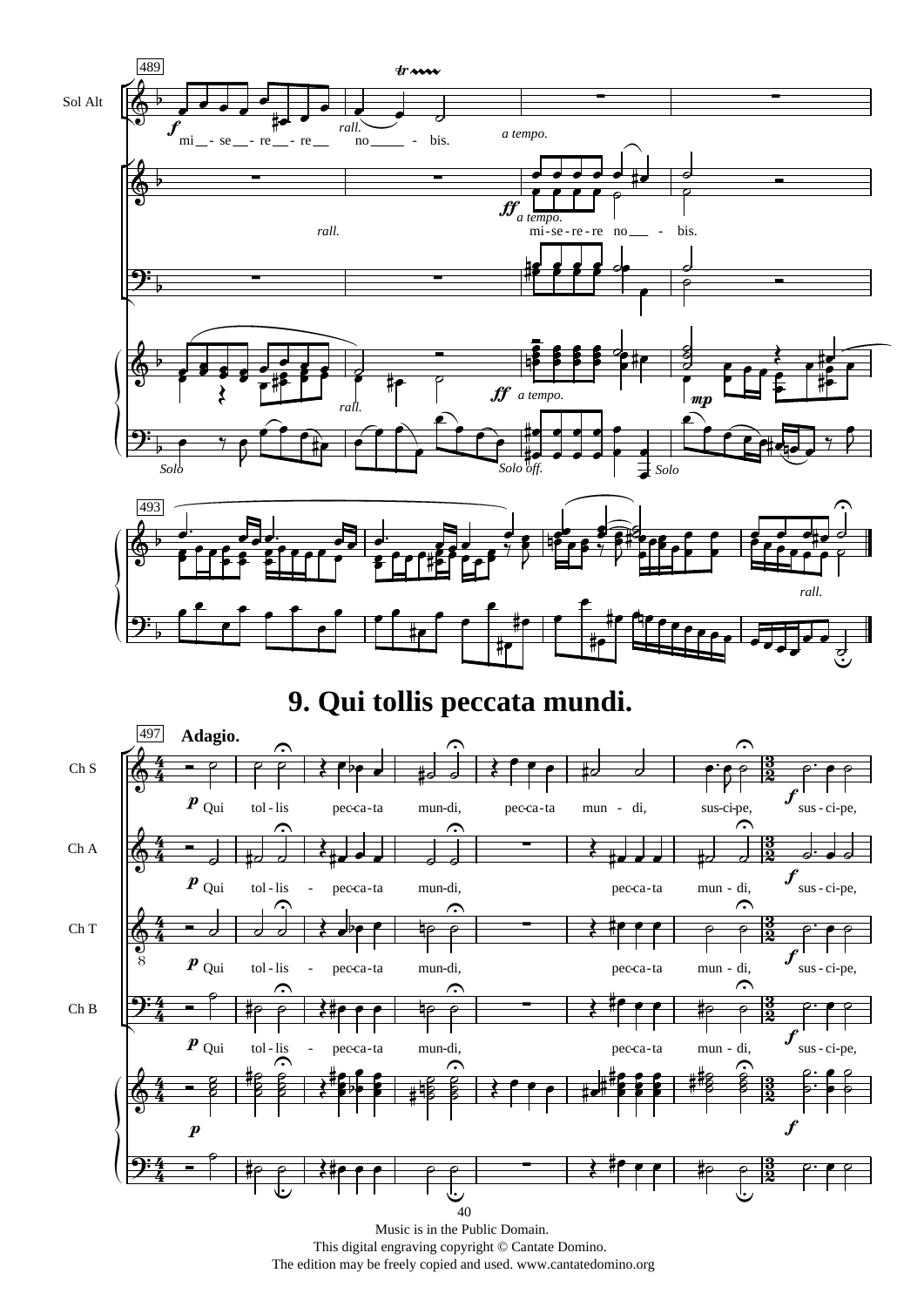

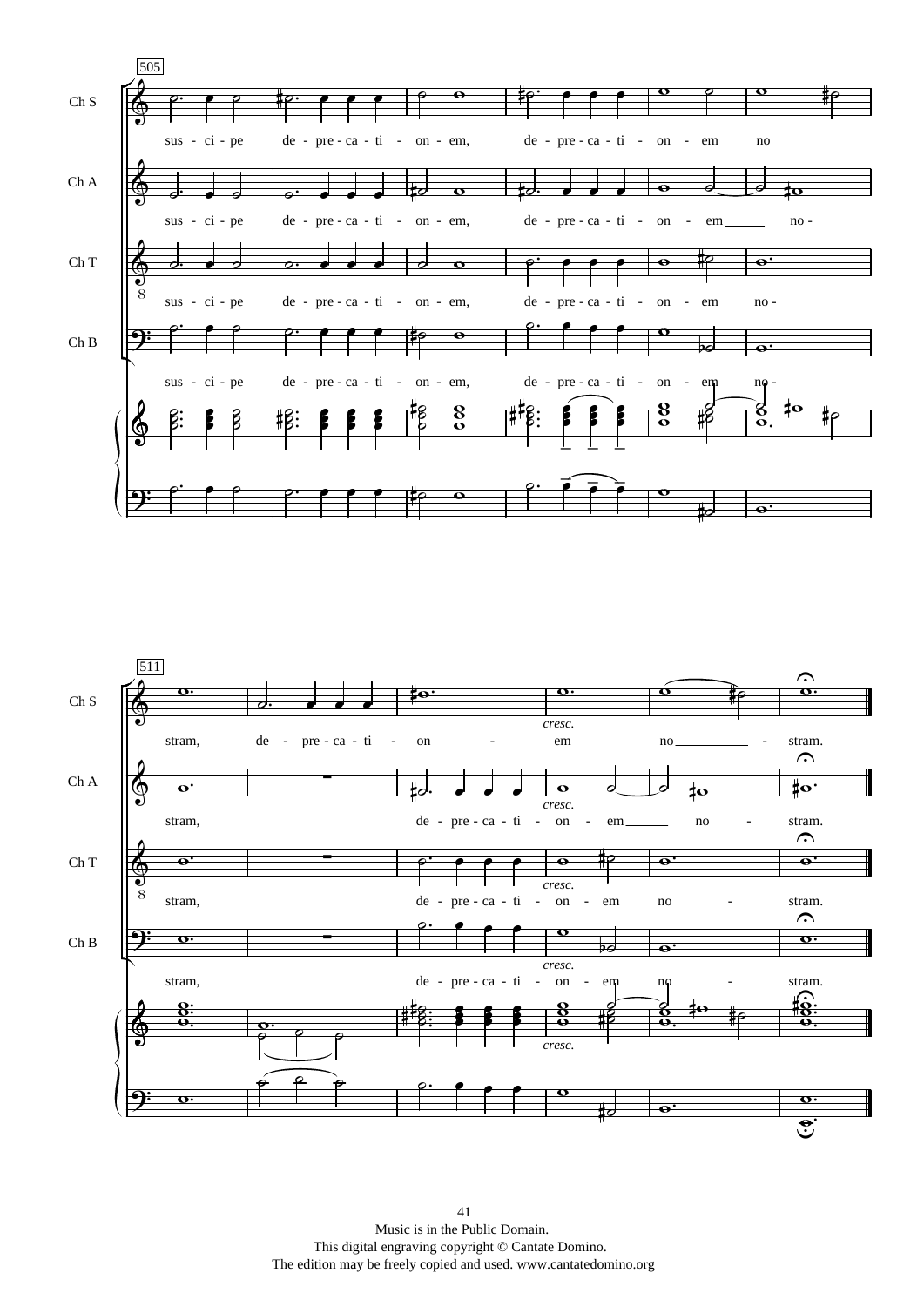## 10. Qui sedes ad dexteram.







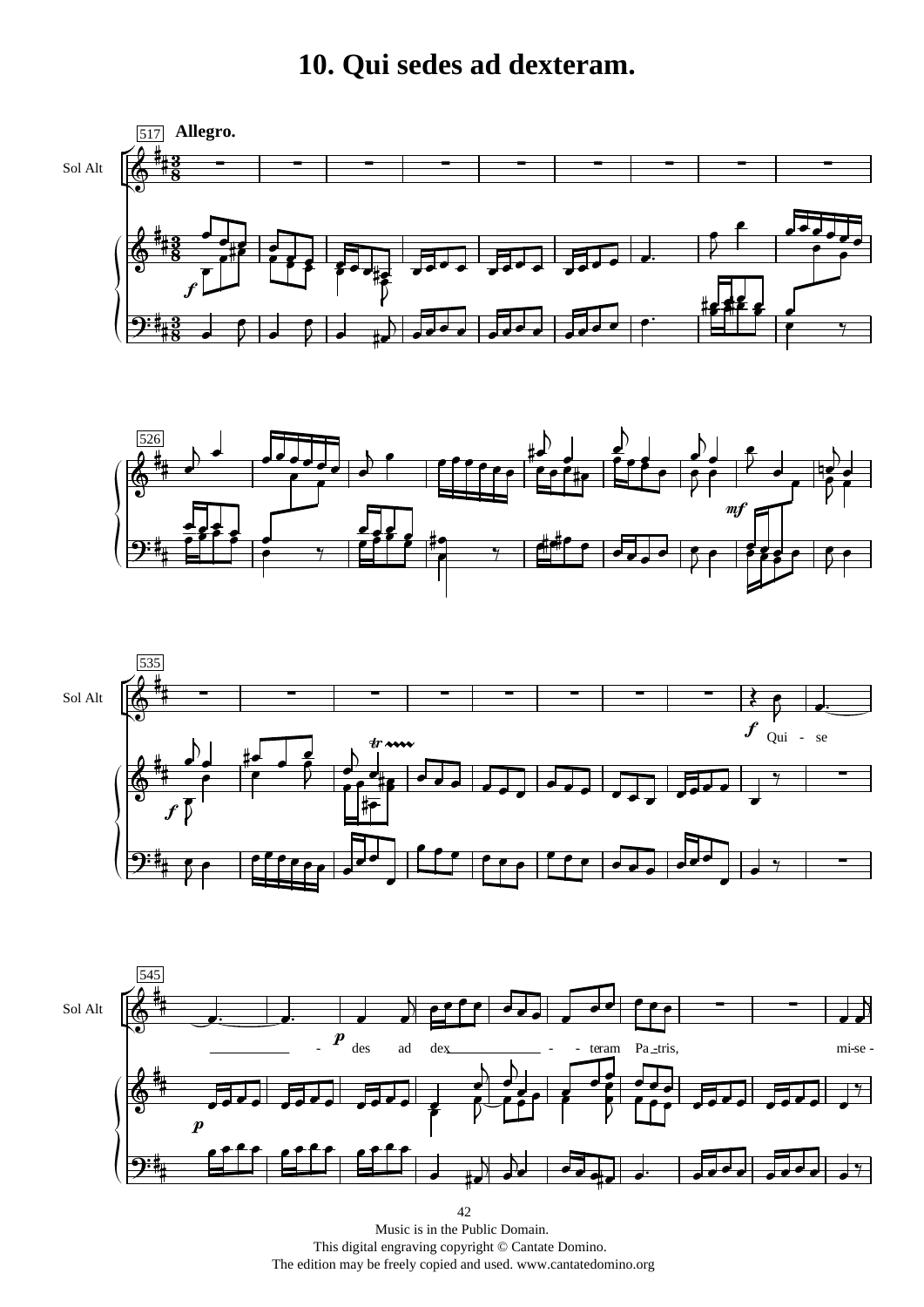





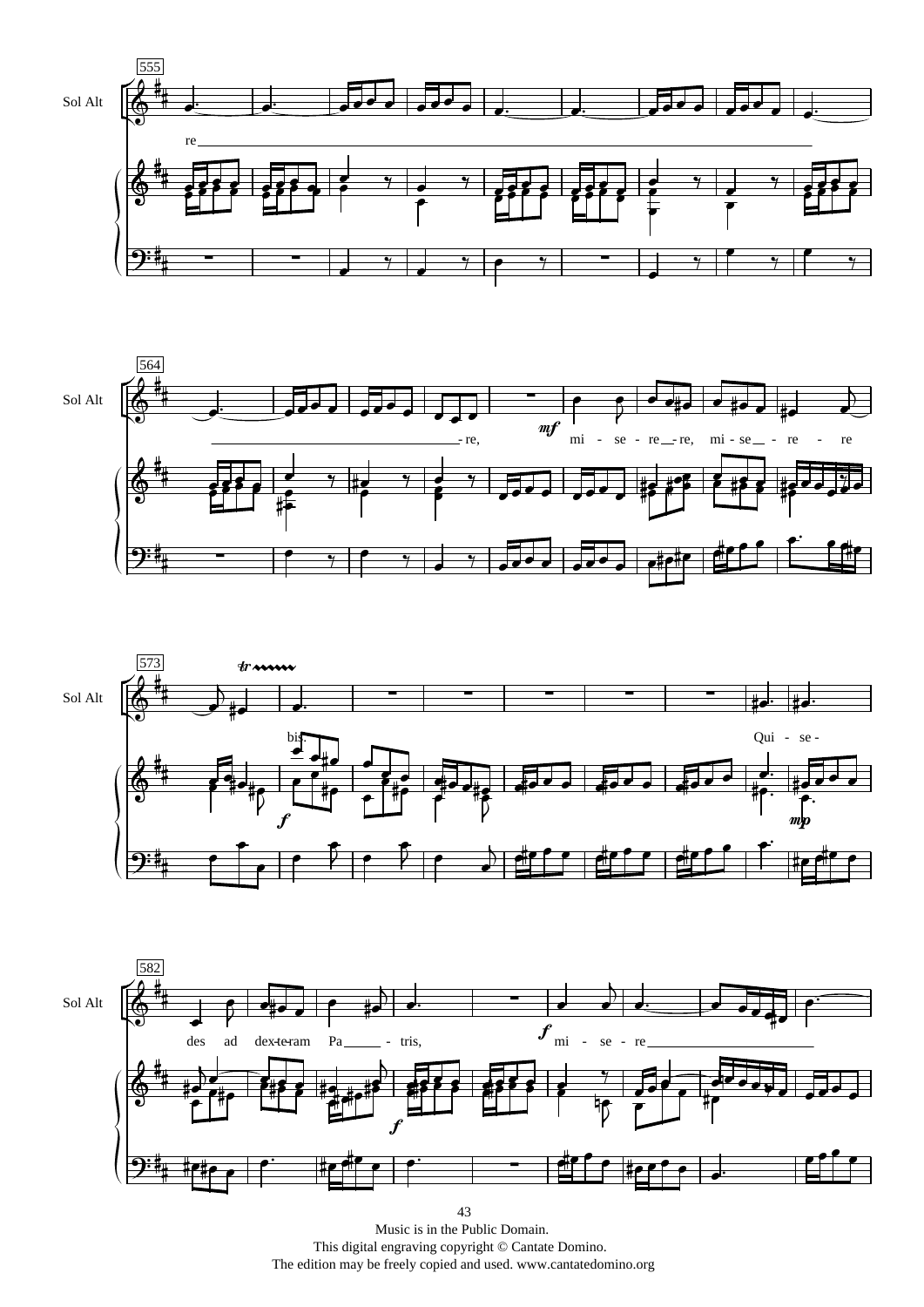







Music is in the Public Domain. This digital engraving copyright © Cantate Domino. The edition may be freely copied and used. www.cantatedomino.org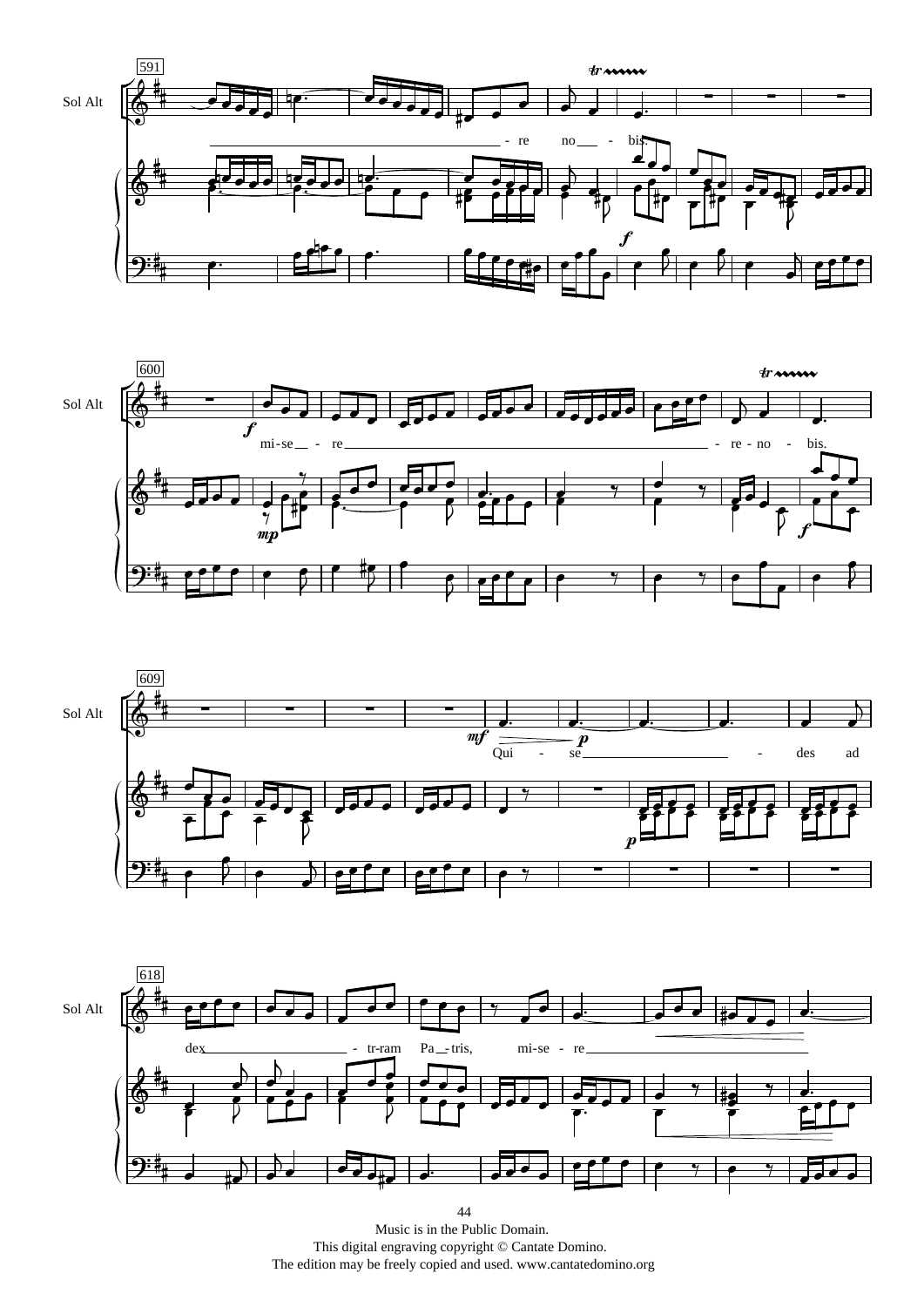





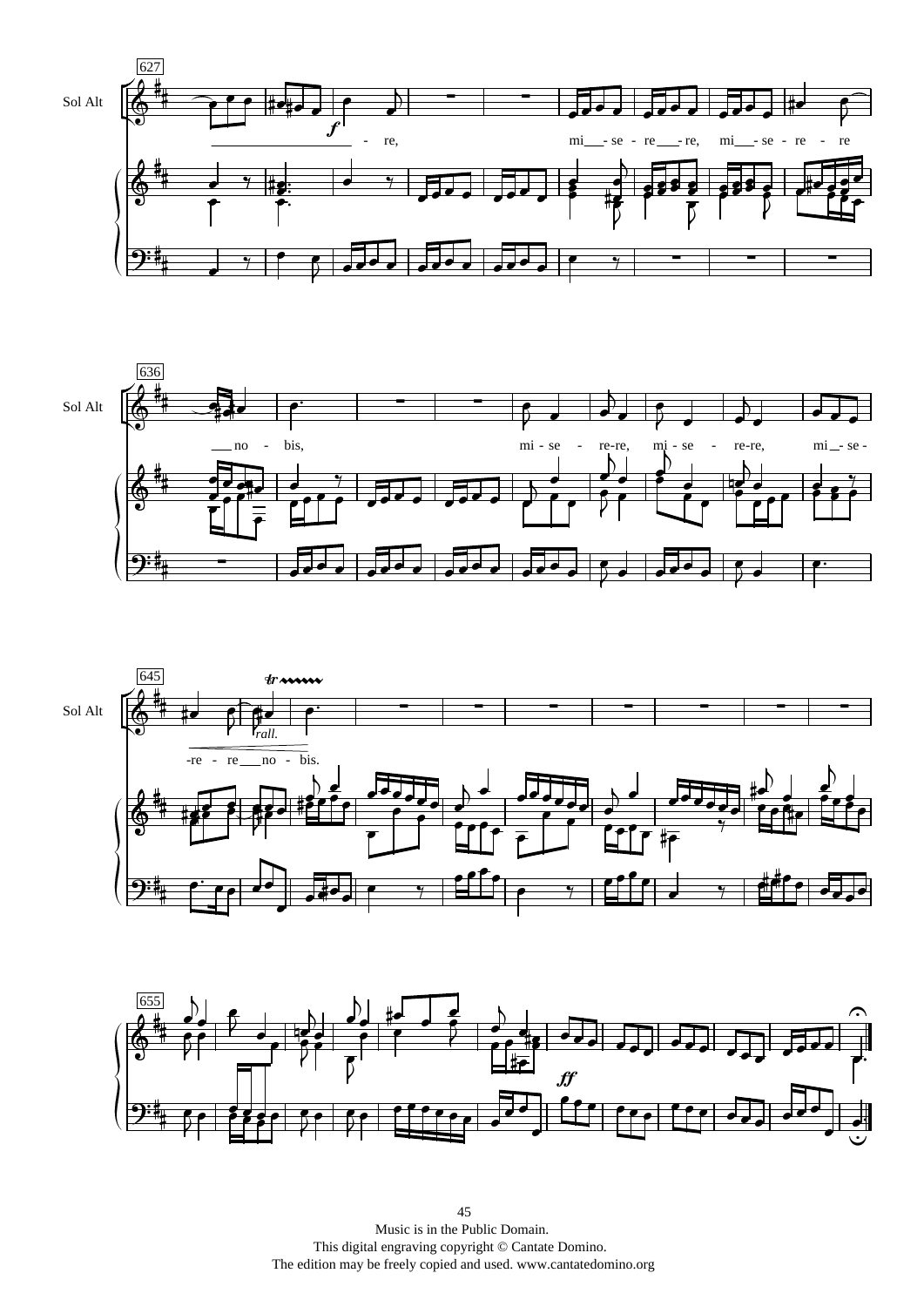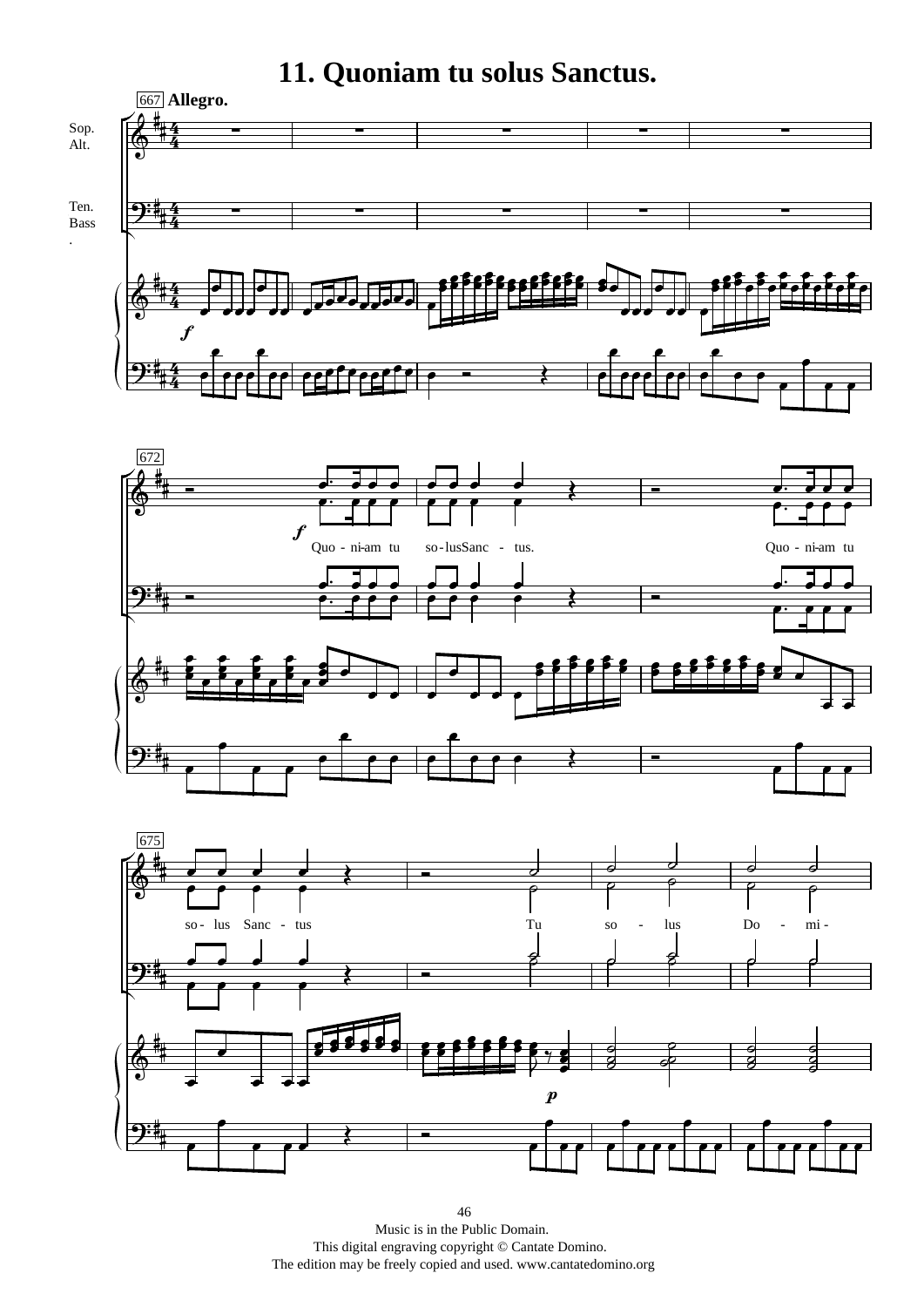





47 Music is in the Public Domain. This digital engraving copyright © Cantate Domino. The edition may be freely copied and used. www.cantatedomino.org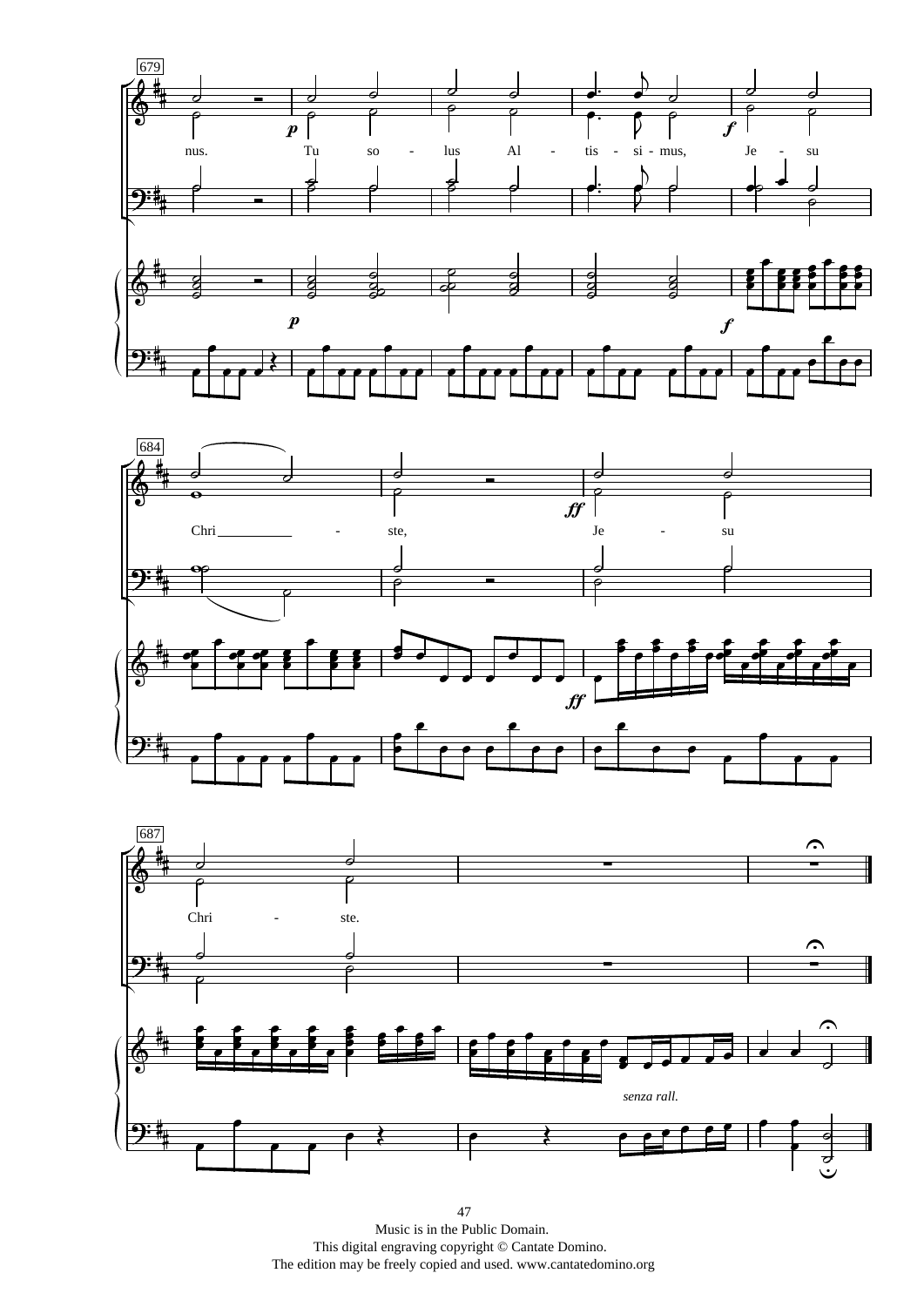## **12 Cum Sancto Spiritu.**



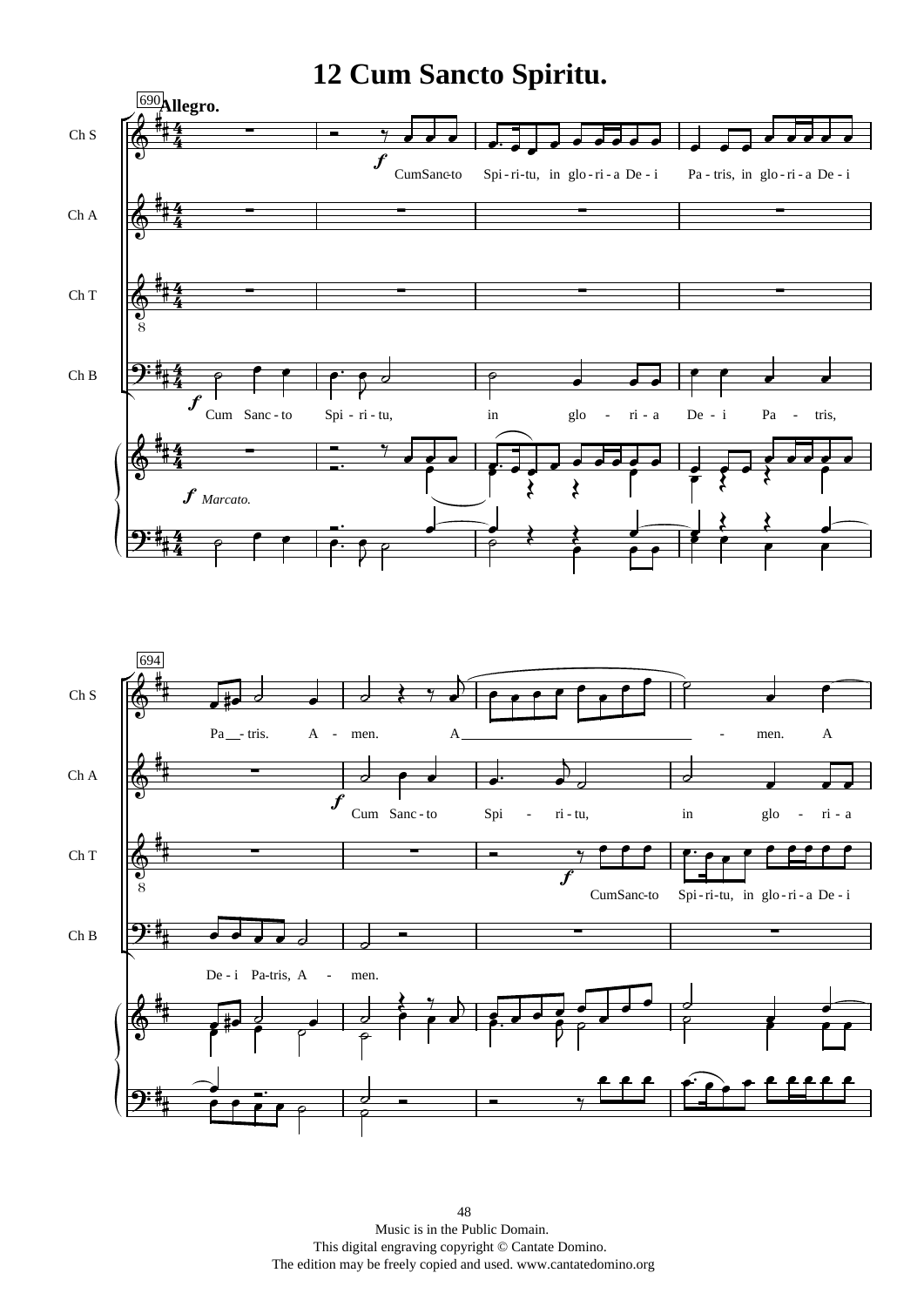

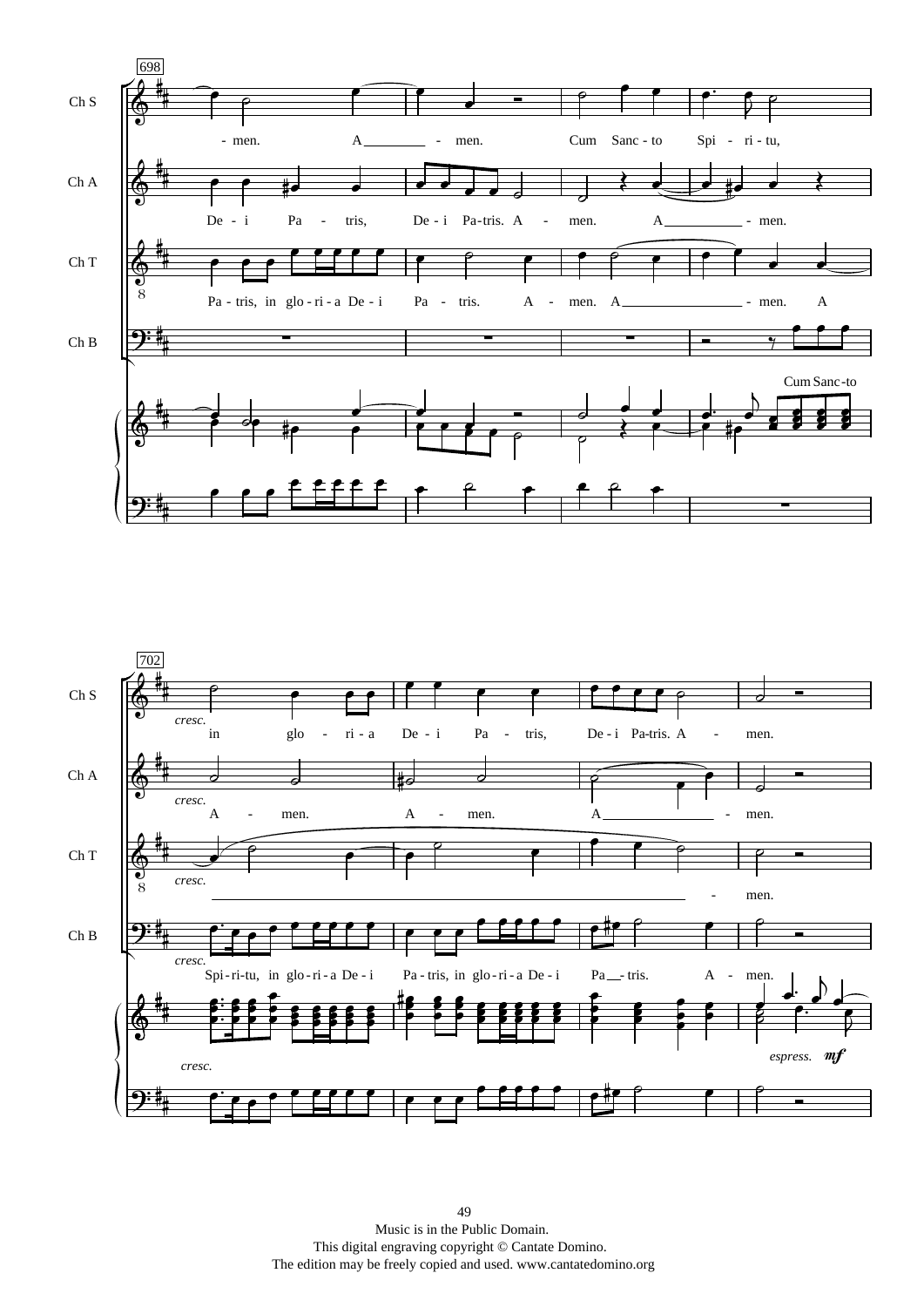



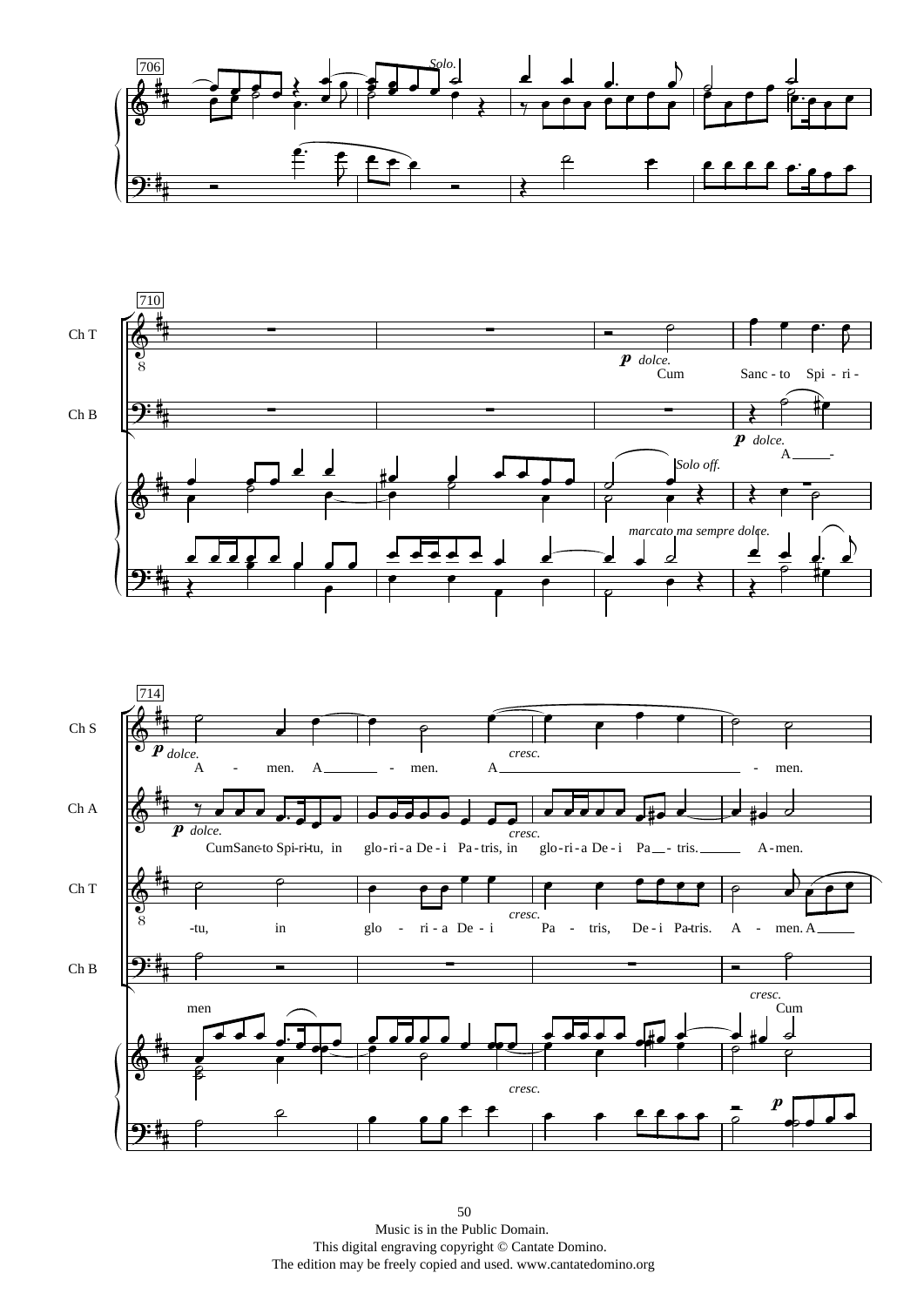

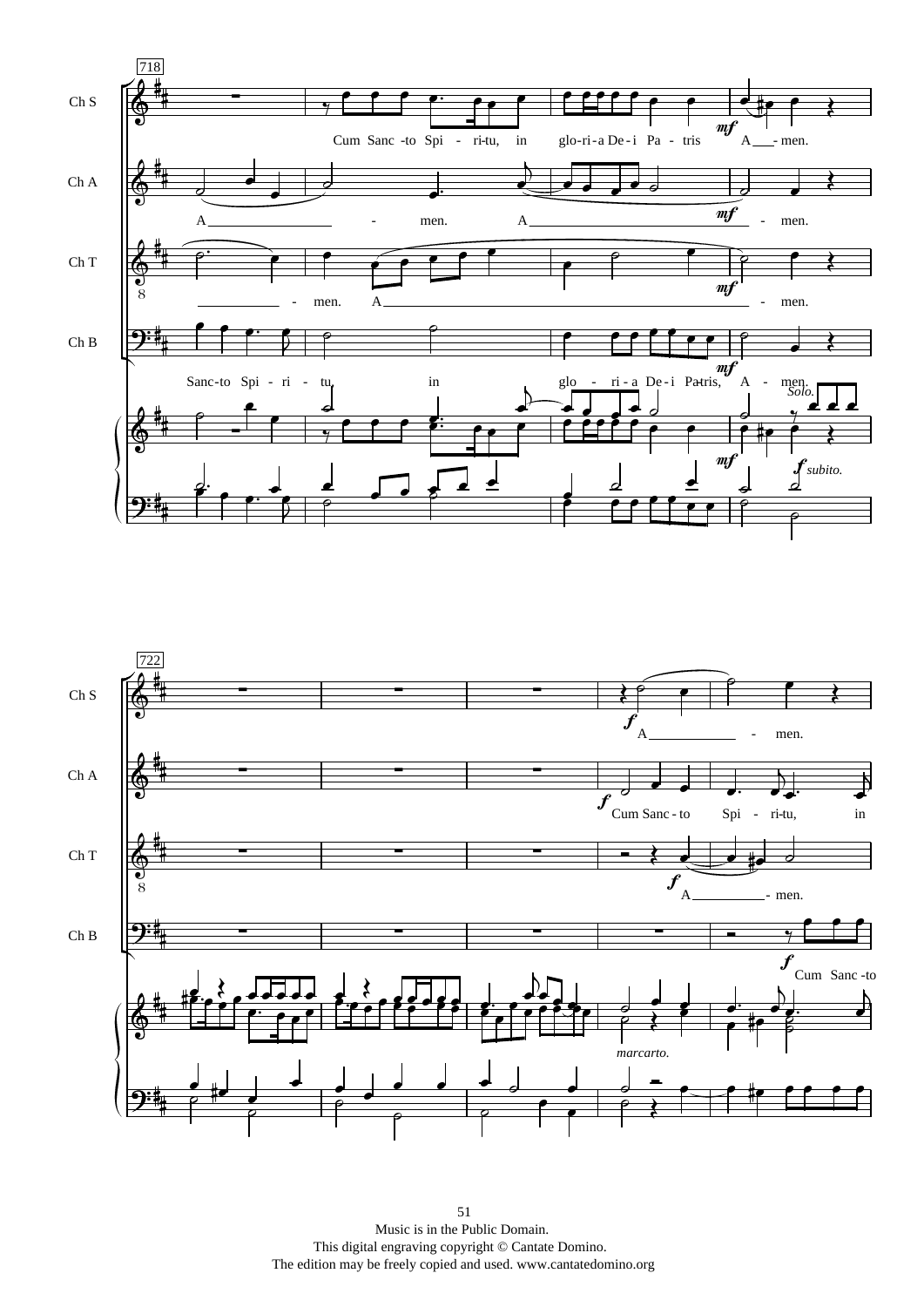

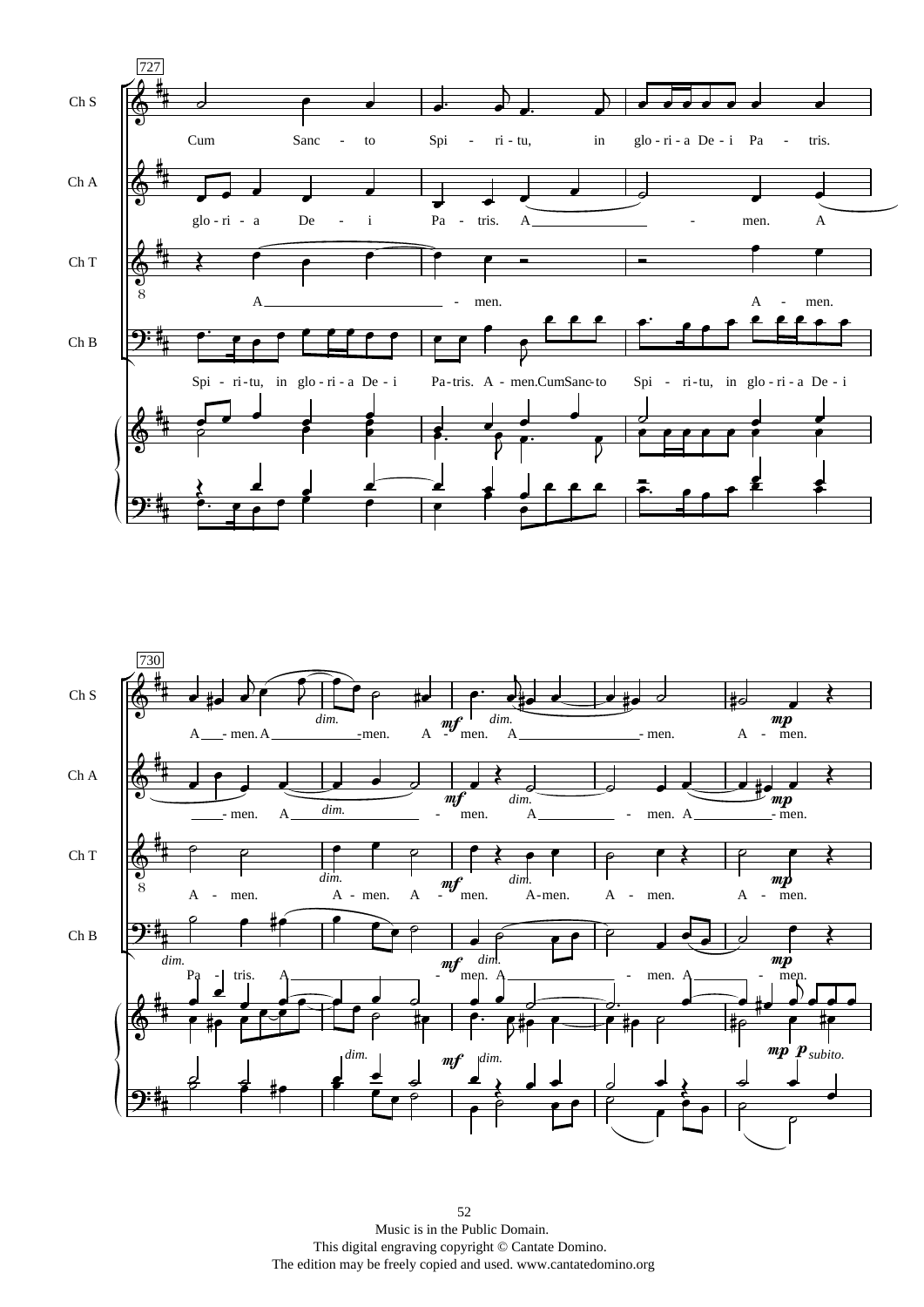

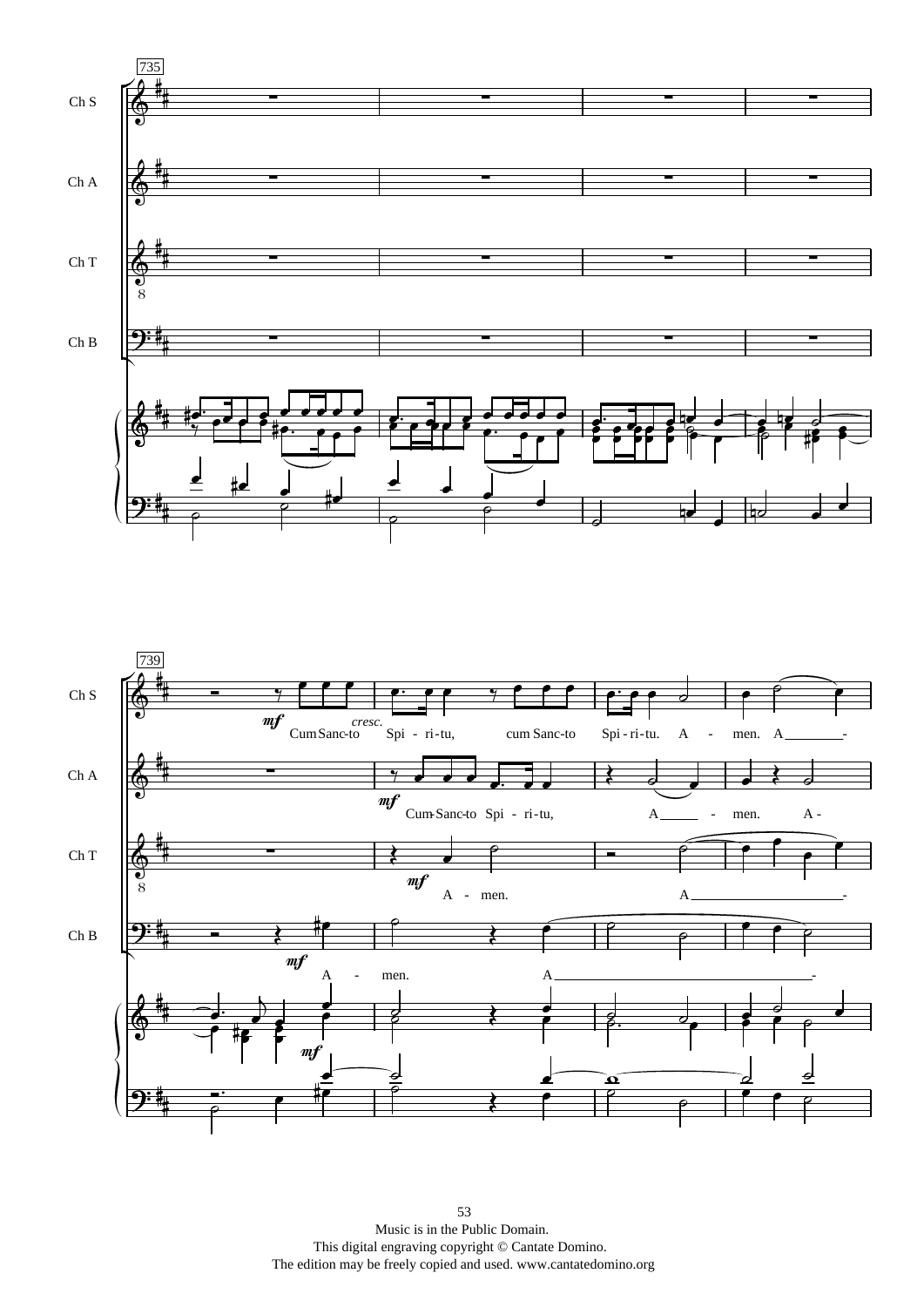

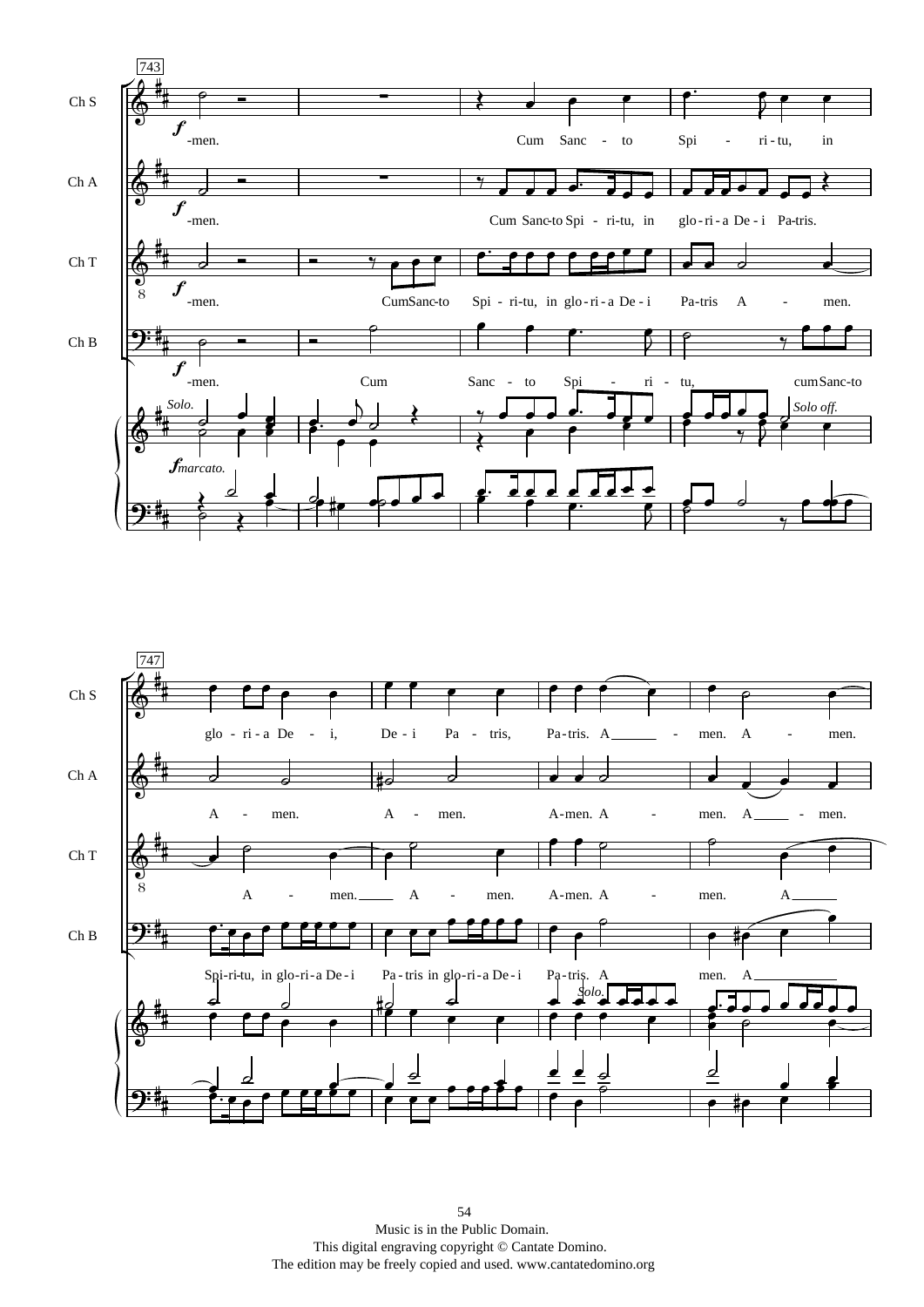